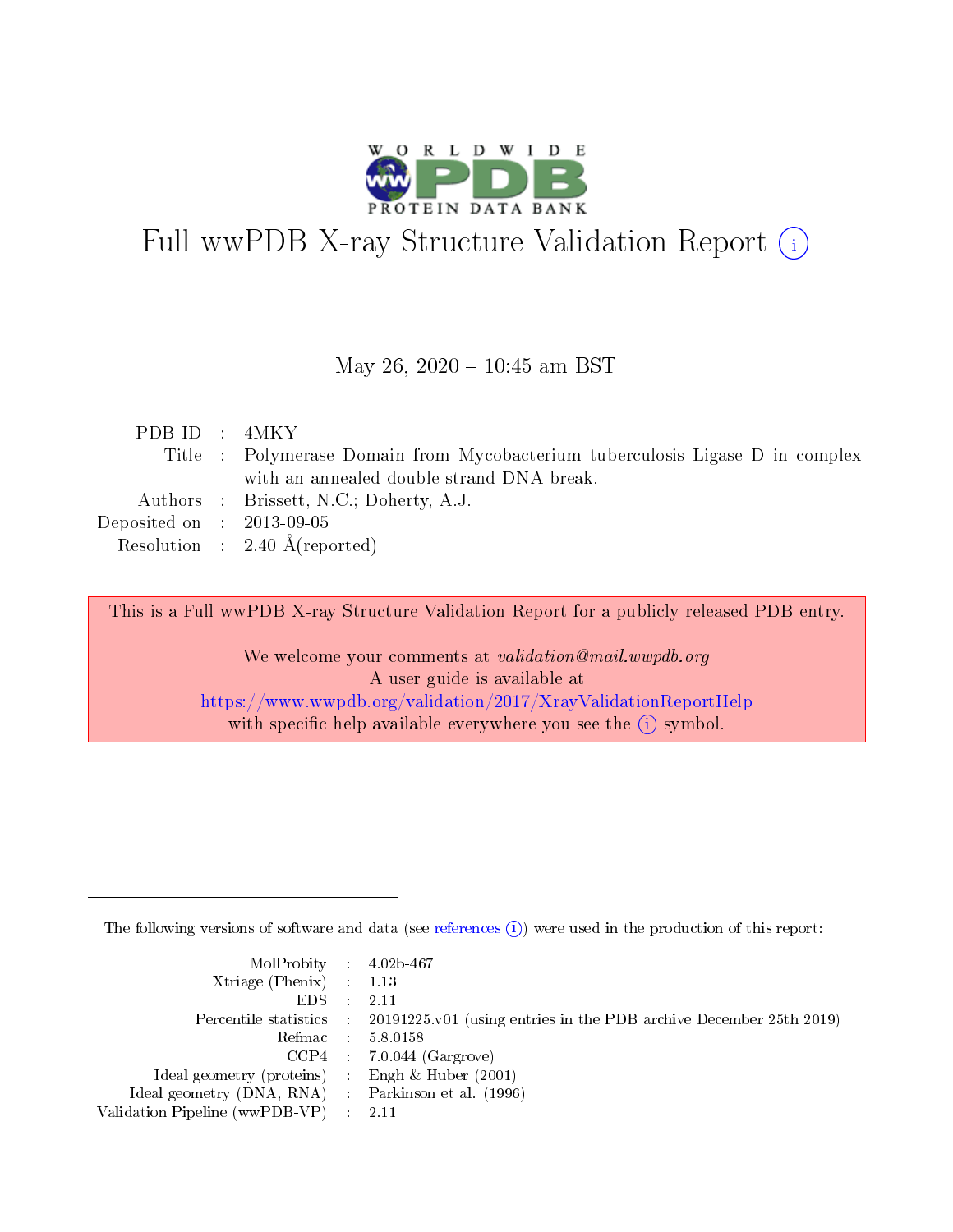# 1 [O](https://www.wwpdb.org/validation/2017/XrayValidationReportHelp#overall_quality)verall quality at a glance  $(i)$

The following experimental techniques were used to determine the structure: X-RAY DIFFRACTION

The reported resolution of this entry is 2.40 Å.

Percentile scores (ranging between 0-100) for global validation metrics of the entry are shown in the following graphic. The table shows the number of entries on which the scores are based.



| Metric                | Whole archive<br>$(\#\mathrm{Entries})$ | Similar resolution<br>$(\#\text{Entries},\,\text{resolution}\,\,\text{range}(\textup{\AA}))$ |  |  |
|-----------------------|-----------------------------------------|----------------------------------------------------------------------------------------------|--|--|
| $R_{free}$            | 130704                                  | $3907(2.40-2.40)$                                                                            |  |  |
| Clashscore            | 141614                                  | $4398(2.40-2.40)$                                                                            |  |  |
| Ramachandran outliers | 138981                                  | $4318(2.40-2.40)$                                                                            |  |  |
| Sidechain outliers    | 138945                                  | $4319(2.40-2.40)$                                                                            |  |  |
| RSRZ outliers         | 127900                                  | $3811 (2.40 - 2.40)$                                                                         |  |  |

The table below summarises the geometric issues observed across the polymeric chains and their fit to the electron density. The red, orange, yellow and green segments on the lower bar indicate the fraction of residues that contain outliers for  $>=3, 2, 1$  and 0 types of geometric quality criteria respectively. A grey segment represents the fraction of residues that are not modelled. The numeric value for each fraction is indicated below the corresponding segment, with a dot representing fractions  $\epsilon=5\%$  The upper red bar (where present) indicates the fraction of residues that have poor fit to the electron density. The numeric value is given above the bar.

| Mol            | $\overline{\text{Chain}}$ | Length         | Quality of chain |     |                 |     |                 |
|----------------|---------------------------|----------------|------------------|-----|-----------------|-----|-----------------|
|                | А                         | 303            |                  | 66% |                 | 25% | 6%<br>$\bullet$ |
|                | B                         | 303            | 3%               | 25% | 7%<br>$\bullet$ |     |                 |
|                | $\mathcal{C}$             | 303            | 20/6             | 62% |                 |     |                 |
|                | D                         | 303            | $\frac{0}{6}$    | 66% |                 | 25% | $.6\%$          |
| $\overline{2}$ | E                         | $\overline{5}$ | 40%              |     | 20%             | 40% |                 |
| $\overline{2}$ | G                         | $\overline{5}$ | 40%              |     | 20%             | 40% |                 |

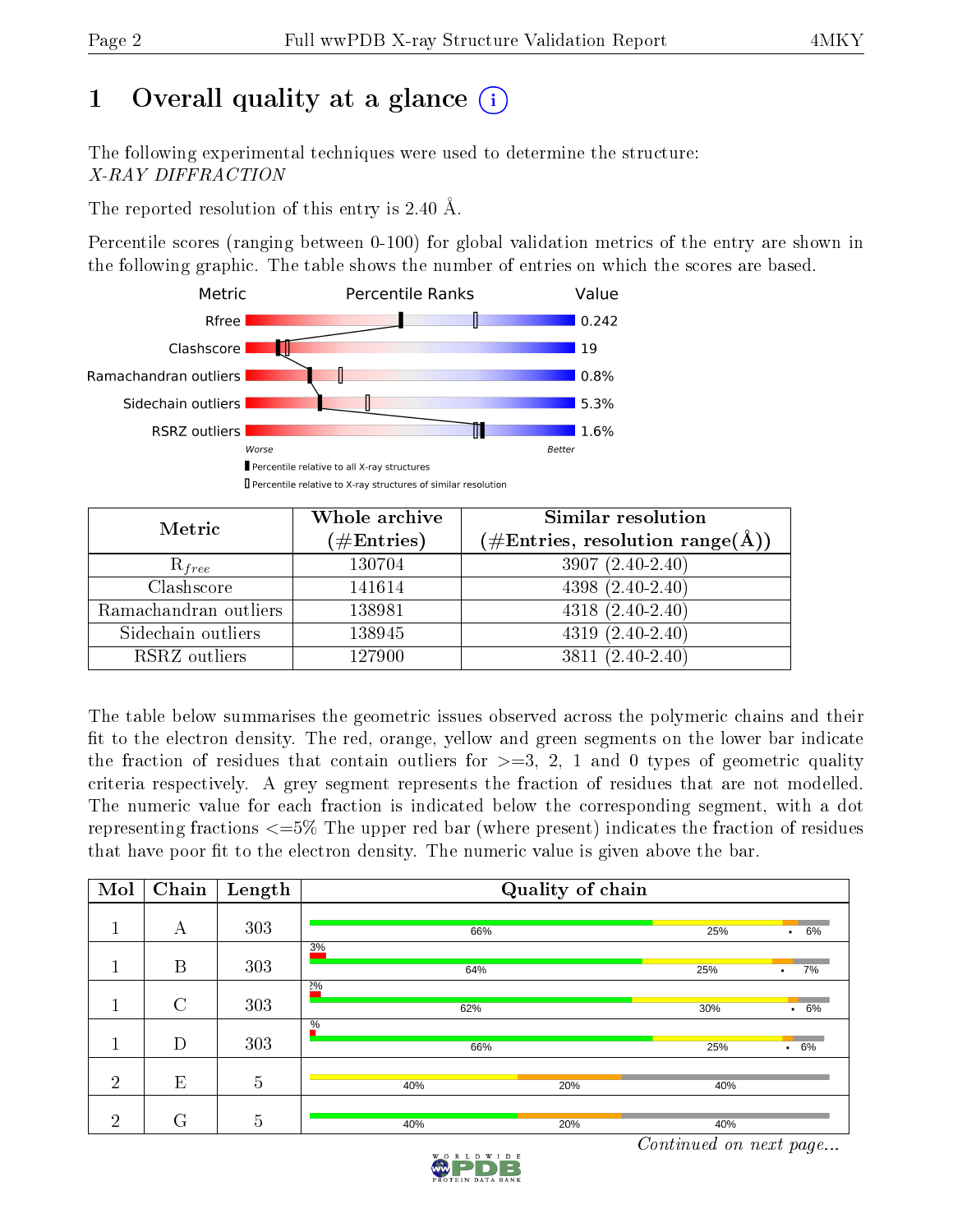| $\overline{\text{Mol}}$ | $\overline{\text{Chain}}$ | Length         | Quality of chain |     |     |  |  |
|-------------------------|---------------------------|----------------|------------------|-----|-----|--|--|
| $\overline{2}$          |                           | $\overline{5}$ | 40%              | 20% | 40% |  |  |
| $\overline{2}$          | $\rm K$                   | $\overline{5}$ | 40%              | 20% | 40% |  |  |
| 3                       | $\overline{F}$            | 10             | 30%              | 70% |     |  |  |
| 3                       | H                         | 10             | 20%              | 80% |     |  |  |
| 3                       | J                         | 10             | 20%              | 80% |     |  |  |
| 3                       | $\Gamma$                  | 10             | 40%              |     | 60% |  |  |

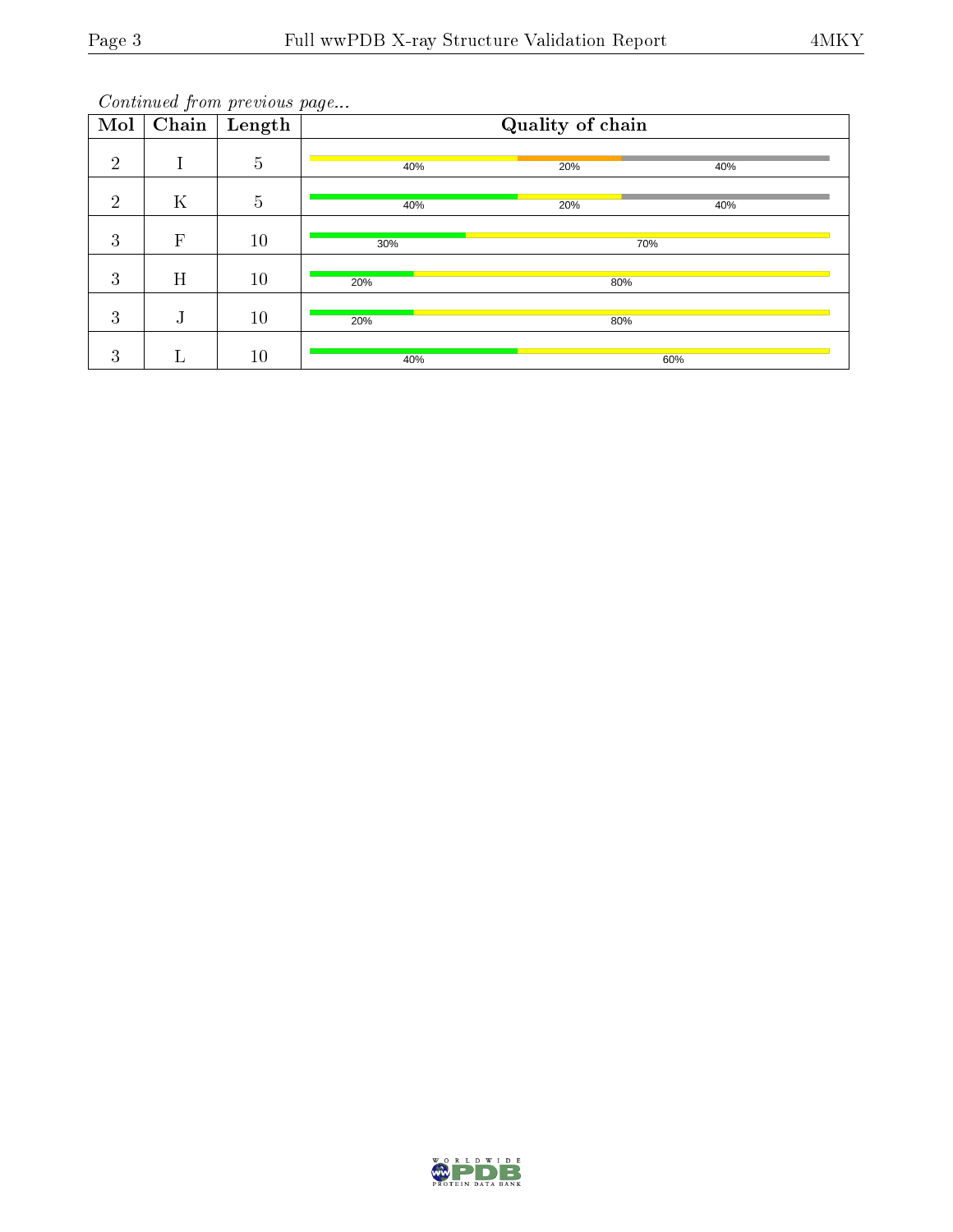# 2 Entry composition (i)

There are 4 unique types of molecules in this entry. The entry contains 9936 atoms, of which 0 are hydrogens and 0 are deuteriums.

In the tables below, the ZeroOcc column contains the number of atoms modelled with zero occupancy, the AltConf column contains the number of residues with at least one atom in alternate conformation and the Trace column contains the number of residues modelled with at most 2 atoms.

| Mol | Chain         | <b>Residues</b> | Atoms |      |     |     |    | ZeroOcc | AltConf | $\rm Trace$ |
|-----|---------------|-----------------|-------|------|-----|-----|----|---------|---------|-------------|
|     |               | 284             | Total |      |     |     | S  |         | 0       |             |
|     | А             |                 | 2172  | 1372 | 387 | 408 | 5  |         |         |             |
|     | В             | 283             | Total | C    |     |     | S  | 0       |         |             |
|     |               |                 | 2164  | 1368 | 386 | 405 | -5 |         |         |             |
|     | $\mathcal{C}$ | 284             | Total | C    | N   |     | S  |         |         |             |
|     |               |                 | 2172  | 1372 | 387 | 408 | 5  | 0       |         |             |
|     |               | 284             | Total | C    | N   |     | S  |         |         |             |
|     |               |                 | 2172  | 1372 | 387 | 408 | 5  | 0       |         |             |

• Molecule 1 is a protein called DNA ligase-like protein Rv0938/MT0965.

There are 12 discrepancies between the modelled and reference sequences:

| Chain         | Residue        | Modelled   | Actual | Comment               | Reference         |
|---------------|----------------|------------|--------|-----------------------|-------------------|
| А             |                | GLY        |        | <b>EXPRESSION TAG</b> | <b>UNP P71571</b> |
| $\mathsf{A}$  | $\overline{2}$ | SER.       |        | <b>EXPRESSION TAG</b> | <b>UNP P71571</b> |
| A             | 3              | HIS        |        | <b>EXPRESSION TAG</b> | <b>UNP P71571</b> |
| B             |                | <b>GLY</b> |        | <b>EXPRESSION TAG</b> | <b>UNP P71571</b> |
| B             | $\mathcal{P}$  | SER.       |        | <b>EXPRESSION TAG</b> | <b>UNP P71571</b> |
| B             | 3              | <b>HIS</b> |        | <b>EXPRESSION TAG</b> | <b>UNP P71571</b> |
| $\mathcal{C}$ |                | GLY        |        | <b>EXPRESSION TAG</b> | <b>UNP P71571</b> |
| $\Gamma$      | $\mathcal{D}$  | SER.       |        | <b>EXPRESSION TAG</b> | <b>UNP P71571</b> |
| $\Gamma$      | 3              | <b>HIS</b> |        | <b>EXPRESSION TAG</b> | <b>UNP P71571</b> |
| D             |                | GLY        |        | <b>EXPRESSION TAG</b> | <b>UNP P71571</b> |
| D             | 2              | SER.       |        | <b>EXPRESSION TAG</b> | <b>UNP P71571</b> |
| I)            | 3              | HIS        |        | <b>EXPRESSION TAG</b> | P71571            |

Molecule 2 is a DNA chain called 5'-D(P\*DGP\*DCP\*DGP\*DGP\*DC)-3'.

| Mol | Chain   Residues | Atoms         |    |          |    |  | ZeroOcc   AltConf   Trace |  |
|-----|------------------|---------------|----|----------|----|--|---------------------------|--|
|     |                  | Total C N O P |    |          |    |  |                           |  |
|     |                  | 64            |    | 29 13 19 |    |  |                           |  |
|     |                  | Total C N O   |    |          |    |  |                           |  |
|     |                  | 64            | 29 | -13      | 19 |  |                           |  |

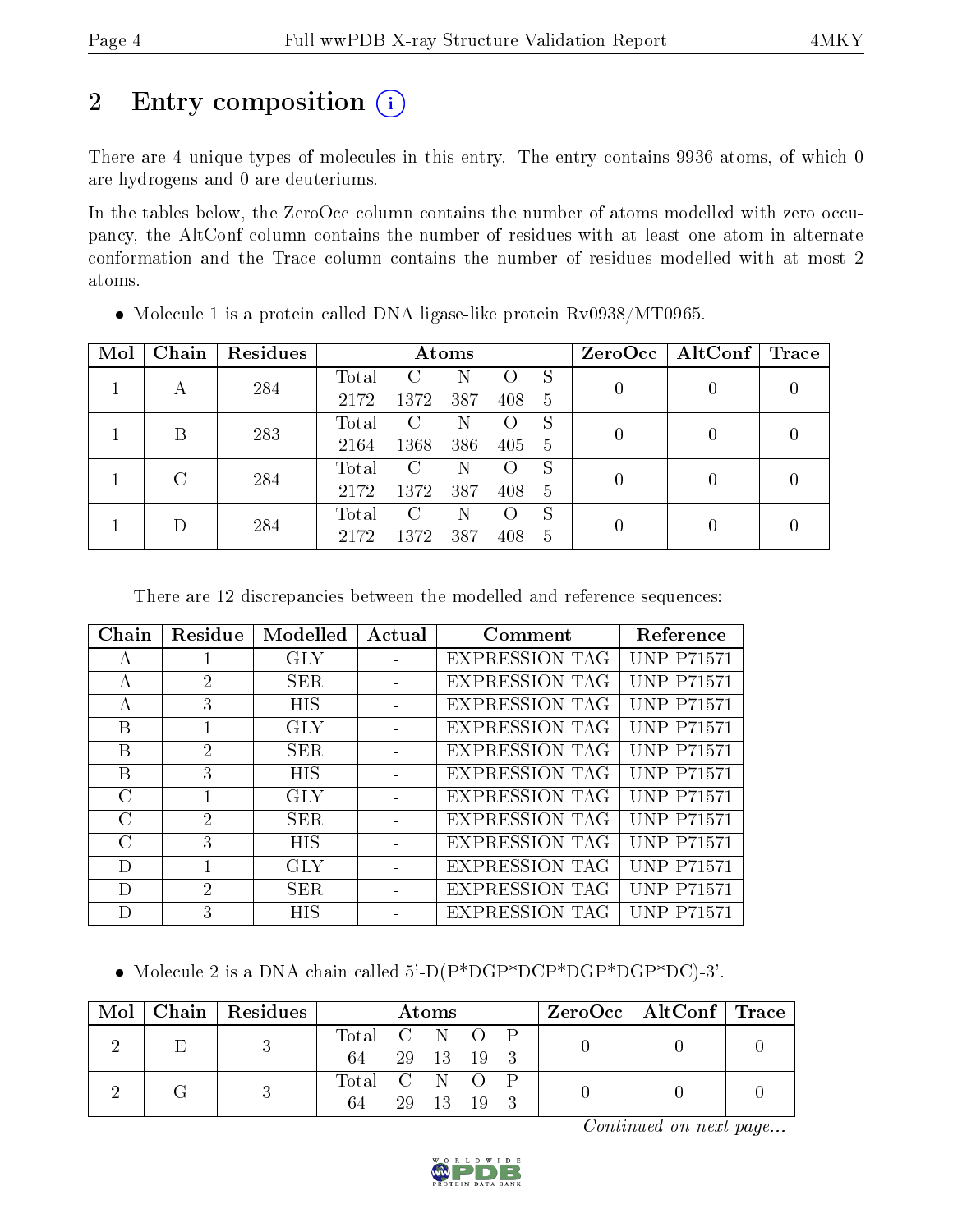Continued from previous page...

| Mol | Chain   Residues | Atoms         |  |  | $ZeroOcc \mid AltConf \mid Trace$ |  |  |  |
|-----|------------------|---------------|--|--|-----------------------------------|--|--|--|
|     |                  | Total C N O P |  |  |                                   |  |  |  |
|     |                  | 64 29 13 19 3 |  |  |                                   |  |  |  |
|     |                  | Total C N O P |  |  |                                   |  |  |  |
|     |                  | 64            |  |  | 29 13 19 3                        |  |  |  |

 Molecule 3 is a DNA chain called 5'-D(\*DGP\*DCP\*DCP\*DGP\*DCP\*DAP\*DGP\*DTP\*D  $AP*DC$ )-3'.

| Mol | Chain      | Residues | Atoms |               |    |    |              | ZeroOcc | $\mid$ AltConf $\mid$ Trace |  |
|-----|------------|----------|-------|---------------|----|----|--------------|---------|-----------------------------|--|
| 3   | $_{\rm F}$ | 10       | Total |               |    |    | $\mathsf{P}$ | 0       |                             |  |
|     |            |          | 201   | 96            | 39 | 57 | -9           |         |                             |  |
| 3   | H          | 10       | Total | C             |    |    | P            |         |                             |  |
|     |            |          | 201   | 96            | 39 | 57 | -9           |         |                             |  |
| 3   |            | 10       | Total | $\mathcal{C}$ |    |    | $\mathsf{P}$ |         |                             |  |
|     |            |          | 201   | 96            | 39 | 57 | 9            |         |                             |  |
|     | 3          |          | Total | C             |    |    | P            |         |                             |  |
|     |            | $10\,$   | 201   | 96            | 39 | 57 | -9           |         |                             |  |

• Molecule 4 is water.

| Mol            | Chain         | Residues       | Atoms                                                   | ZeroOcc          | AltConf          |
|----------------|---------------|----------------|---------------------------------------------------------|------------------|------------------|
| $\overline{4}$ | $\bf{A}$      | $48\,$         | Total<br>$\overline{O}$<br>$48\,$<br>$48\,$             | $\boldsymbol{0}$ | $\boldsymbol{0}$ |
| $\overline{4}$ | B             | 23             | Total<br>$\overline{O}$<br>23<br>23                     | $\overline{0}$   | $\overline{0}$   |
| $\overline{4}$ | $\mathcal{C}$ | $40\,$         | Total<br>$\overline{O}$<br>$40\,$<br>40                 | $\boldsymbol{0}$ | $\overline{0}$   |
| $\overline{4}$ | $\mathbf D$   | $56\,$         | Total<br>$\overline{O}$<br>$56\,$<br>56                 | $\overline{0}$   | $\boldsymbol{0}$ |
| $\overline{4}$ | G             | $\mathbf{1}$   | Total<br>$\overline{O}$<br>$\mathbf{1}$<br>$\mathbf{1}$ | $\boldsymbol{0}$ | $\overline{0}$   |
| $\overline{4}$ | $\mathbf K$   | $\overline{2}$ | Total<br>О<br>$\overline{2}$<br>$\overline{2}$          | $\overline{0}$   | $\overline{0}$   |
| $\overline{4}$ | $\mathbf F$   | $\overline{7}$ | Total<br>O<br>$\overline{7}$<br>$\overline{7}$          | $\boldsymbol{0}$ | $\overline{0}$   |
| $\overline{4}$ | H             | $\overline{7}$ | Total<br>О<br>$\overline{7}$<br>$\overline{7}$          | $\overline{0}$   | $\overline{0}$   |
| $\overline{4}$ | ${\bf J}$     | $\overline{5}$ | Total<br>$\overline{O}$<br>$\overline{5}$<br>5          | $\boldsymbol{0}$ | $\overline{0}$   |
| $\overline{4}$ | L             | $\overline{7}$ | Total<br>О<br>$\overline{7}$<br>$\overline{7}$          | $\overline{0}$   | $\boldsymbol{0}$ |

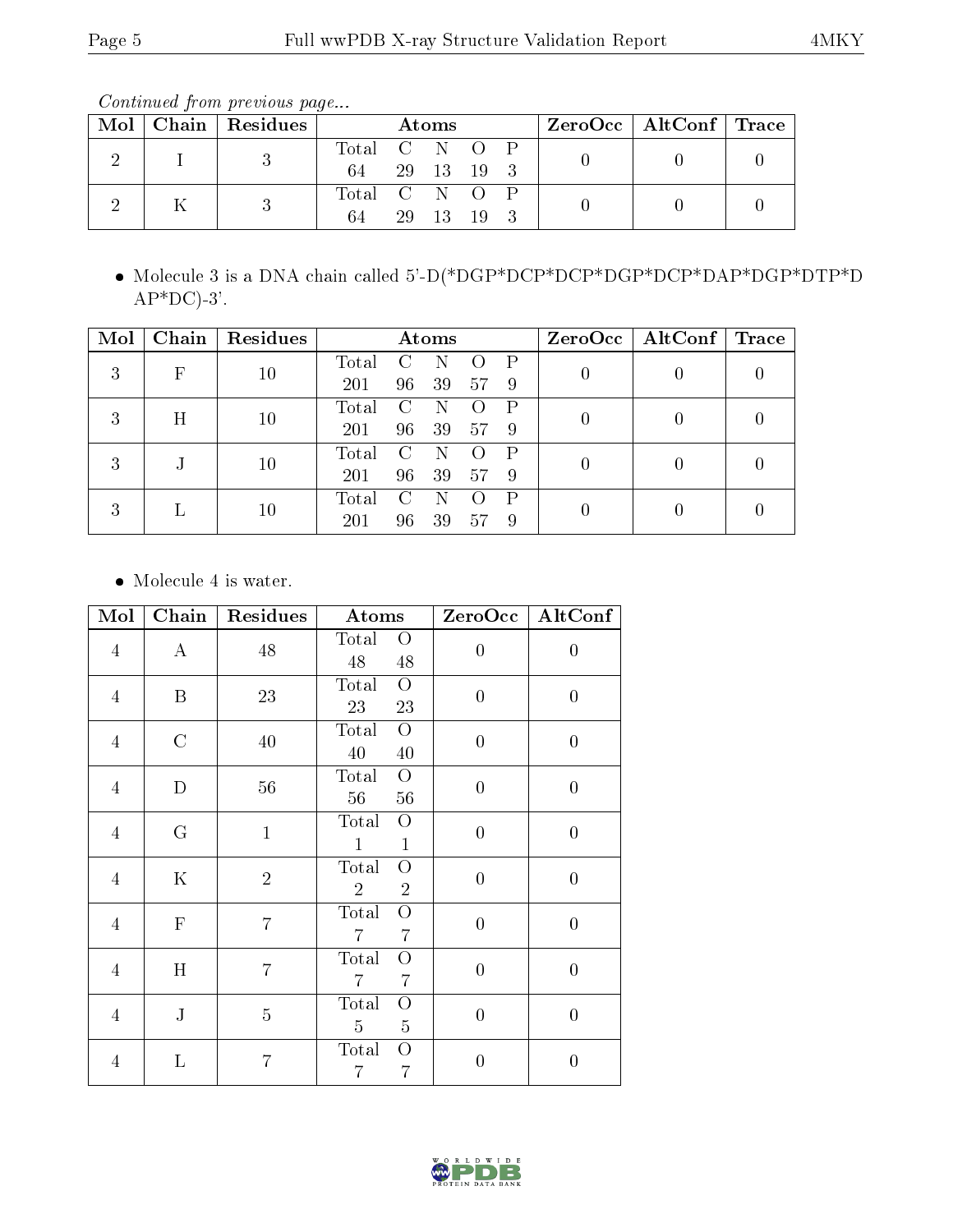# 3 Residue-property plots  $(i)$

These plots are drawn for all protein, RNA and DNA chains in the entry. The first graphic for a chain summarises the proportions of the various outlier classes displayed in the second graphic. The second graphic shows the sequence view annotated by issues in geometry and electron density. Residues are color-coded according to the number of geometric quality criteria for which they contain at least one outlier: green  $= 0$ , yellow  $= 1$ , orange  $= 2$  and red  $= 3$  or more. A red dot above a residue indicates a poor fit to the electron density (RSRZ  $> 2$ ). Stretches of 2 or more consecutive residues without any outlier are shown as a green connector. Residues present in the sample, but not in the model, are shown in grey.



• Molecule 1: DNA ligase-like protein Rv0938/MT0965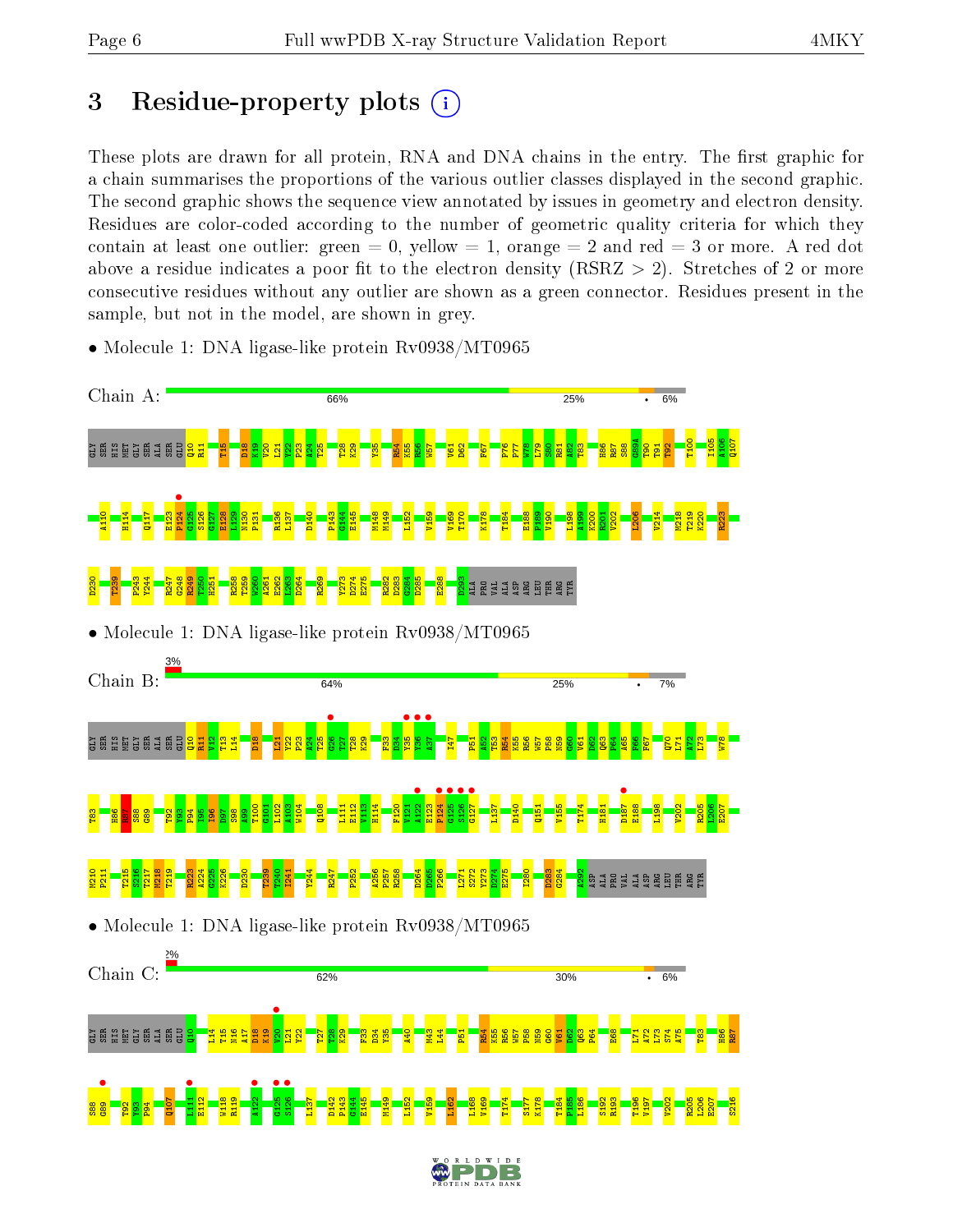#### T217 M218 T219 K220 R223 P243 Y244 R247 G248 R249 T253 V254 A255 A256 P257 R258 A261 D264 D265 P266 A267 L268 S272 Y273 D274 E275 V276 L277 T278 R279 I280 D283 D291 A292 D293 ALA PRO VAL ALA ASP ARG LEU THR ARG TYR • Molecule 1: DNA ligase-like protein Rv0938/MT0965 Chain D: 66% **25%** 6% e<br>Ba Q108 A109 E112  $\frac{13}{2}$ Ser E Ser Ser GLU  $\frac{1}{10}$  $\Xi^+$  $\frac{8}{2}$  $\frac{2}{2}$ T28  $\frac{8}{2}$  $\frac{1}{2}$ I47 A48 T53  $\frac{1}{2}$  $\frac{1}{2}$  $\overline{\mathbf{v}}$  $^{\circ}$  $\overline{a}$  $\frac{4}{5}$  $\frac{8}{2}$  $\frac{1}{2}$ L71 A75 P76  $\frac{82}{2}$  $\frac{3}{2}$  $\frac{8}{2}$ S88  $\frac{3}{2}$  $\frac{1}{2}$  $\frac{8}{2}$  $\frac{4}{5}$  $\frac{15}{10}$ I96 H114 R119 E123 L129 N130 D142 P143  $3144$ E145 G146 V147 M148 M149 A150  $151$ L152 A156 V159 L163 I166 P172 L180 L186 D187 E188 P189 V190 S191 S192 L198 A199 K200  $\frac{1}{2}$ V202 K220 R223 T239 P243 Y244 R247 G248 H251 **D**<br>88884<br>2824 EE 49 EE 51  $\frac{52}{2}$ T253 R258 D265 P266  $\frac{1}{2}$ L268 R269 S272  $\frac{273}{2}$ D274 I280  $^{1287}$ E288 • Molecule 2: 5'-D(P\*DGP\*DCP\*DGP\*DGP\*DC)-3' Chain E: 40% 20% 40% <mark>ទី១ន</mark>ន • Molecule 2: 5'-D(P\*DGP\*DCP\*DGP\*DGP\*DC)-3' Chain G: 40% 20% 40% <mark>ទ </mark>នី និង • Molecule 2: 5'-D(P\*DGP\*DCP\*DGP\*DGP\*DC)-3' Chain I: 40% 20% 40% <mark>ន ខ ខ</mark> ឌ ន • Molecule 2: 5'-D(P\*DGP\*DCP\*DGP\*DGP\*DC)-3' Chain K: 40% 20% 40% <mark>ន </mark>ខ ន ន • Molecule 3: 5'-D(\*DGP\*DCP\*DCP\*DGP\*DCP\*DAP\*DGP\*DTP\*DAP\*DC)-3' Chain F: 30% 70% <mark>ក្តែង ន្ទង ន្ទង ន</mark>

• Molecule 3: 5'-D(\*DGP\*DCP\*DCP\*DGP\*DCP\*DAP\*DGP\*DTP\*DAP\*DC)-3'

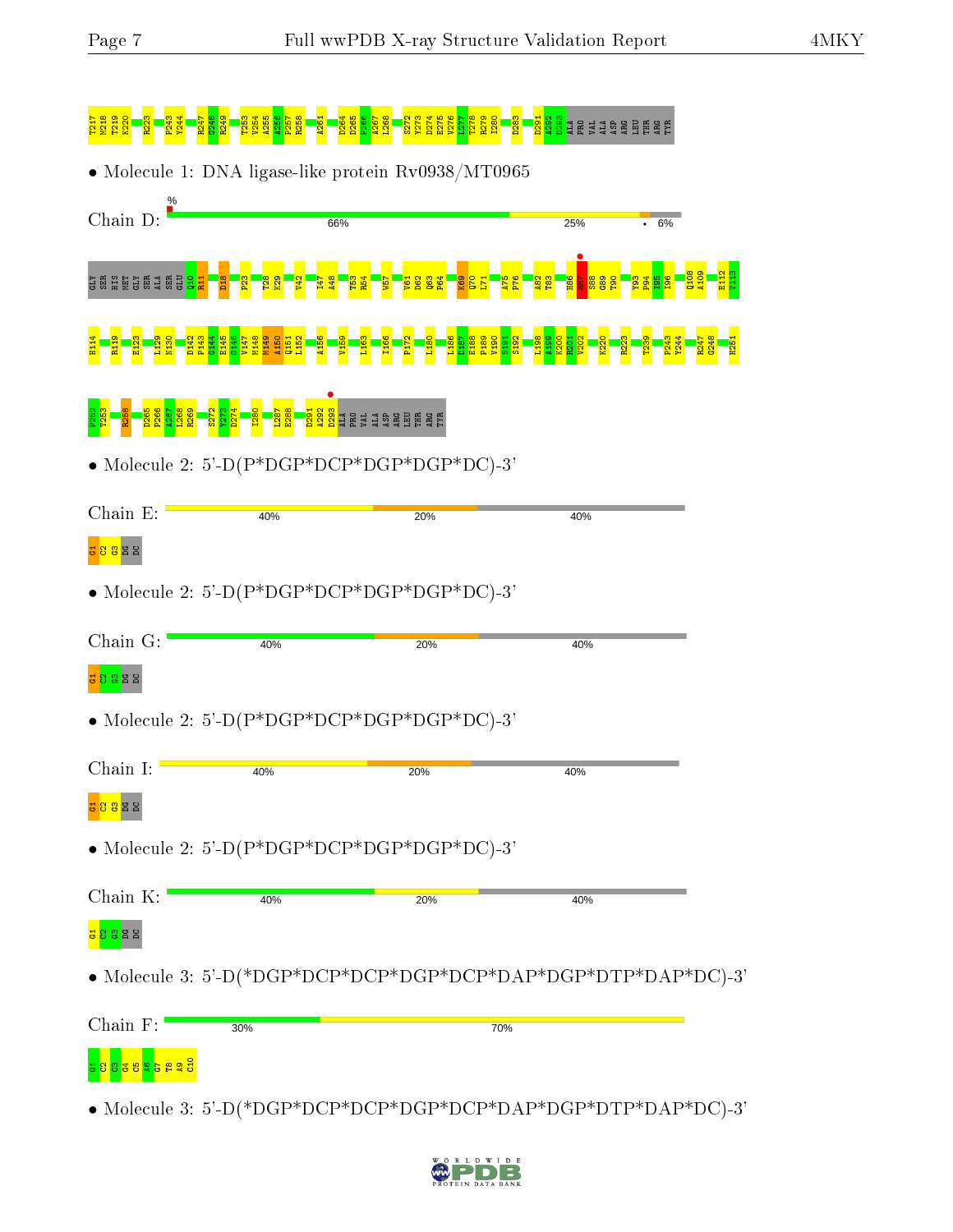| Chain H:                                | 20% | 80%                                                            |
|-----------------------------------------|-----|----------------------------------------------------------------|
| <mark>ទ្ធ ឌ ន</mark>                    |     |                                                                |
|                                         |     | • Molecule 3: 5'-D(*DGP*DCP*DCP*DGP*DCP*DAP*DGP*DTP*DAP*DC)-3' |
| Chain J:                                | 20% | 80%                                                            |
| <mark>ទីនង៩</mark><br><mark>3833</mark> |     |                                                                |
|                                         |     | • Molecule 3: 5'-D(*DGP*DCP*DCP*DGP*DCP*DAP*DGP*DTP*DAP*DC)-3' |
| Chain L:                                | 40% | 60%                                                            |
| თ $H$<br>588                            |     |                                                                |

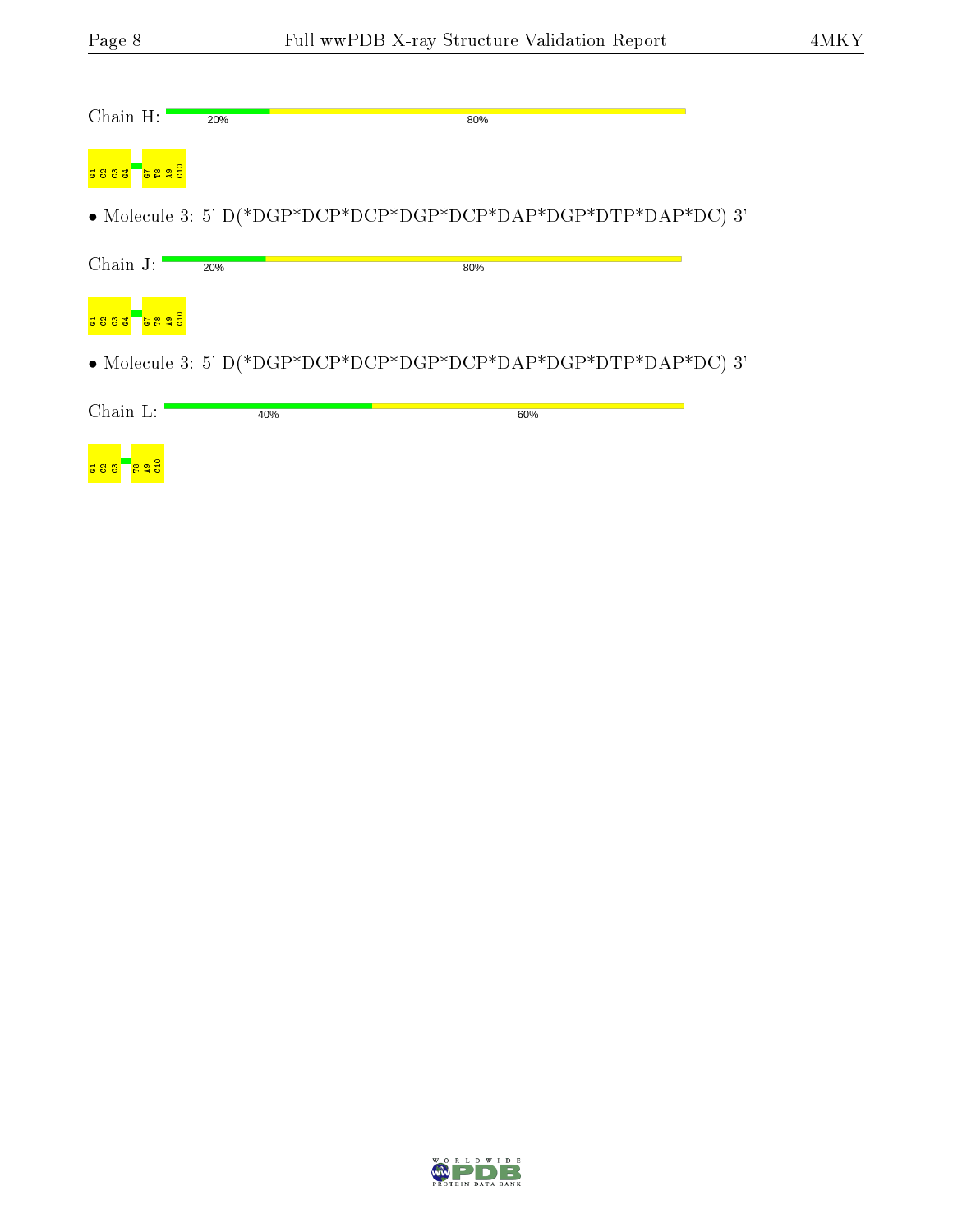# 4 Data and refinement statistics  $(i)$

| Property                                                          | Value                                             | Source     |
|-------------------------------------------------------------------|---------------------------------------------------|------------|
| $\overline{\text{Space}}$ group                                   | P 1 21 1                                          | Depositor  |
| Cell constants                                                    | $80.11\text{\AA}$<br>$87.58\text{\AA}$<br>118.39Å |            |
| a, b, c, $\alpha$ , $\beta$ , $\gamma$                            | $111.62^\circ$<br>$90.00^\circ$<br>$90.00^\circ$  | Depositor  |
| Resolution $(\AA)$                                                | $37.64 - 2.40$                                    | Depositor  |
|                                                                   | $37.64 - 2.40$                                    | <b>EDS</b> |
| % Data completeness                                               | $98.1(37.64-2.40)$                                | Depositor  |
| (in resolution range)                                             | 98.1 (37.64-2.40)                                 | <b>EDS</b> |
| $R_{merge}$                                                       | (Not available)                                   | Depositor  |
| $\frac{R_{sym}}{{}1}$                                             | 0.12                                              | Depositor  |
|                                                                   | $2.17$ (at $2.39\text{\AA}$ )                     | Xtriage    |
| Refinement program                                                | <b>REFMAC</b>                                     | Depositor  |
|                                                                   | 0.197, 0.245                                      | Depositor  |
| $R, R_{free}$                                                     | 0.197, 0.242                                      | DCC        |
| $R_{free}$ test set                                               | 2988 reflections $(5.07\%)$                       | wwPDB-VP   |
| Wilson B-factor $(A^2)$                                           | 40.4                                              | Xtriage    |
| Anisotropy                                                        | 0.638                                             | Xtriage    |
| Bulk solvent $k_{sol}(e/\mathring{A}^3), B_{sol}(\mathring{A}^2)$ | $0.32$ , $24.2$                                   | <b>EDS</b> |
| $L$ -test for twinning <sup>2</sup>                               | $< L >$ = 0.41, $< L^2 >$ = 0.24                  | Xtriage    |
| Estimated twinning fraction                                       | $0.289$ for h,-k,-h-l                             | Xtriage    |
| Reported twinning fraction                                        | $0.710$ for H, K, L                               | Depositor  |
|                                                                   | $0.290$ for H, -K, -H-L                           |            |
| Outliers                                                          | $\overline{1}$ of 58942 reflections $(0.002\%)$   | Xtriage    |
| $F_o, F_c$ correlation                                            | 0.94                                              | <b>EDS</b> |
| Total number of atoms                                             | 9936                                              | wwPDB-VP   |
| Average B, all atoms $(A^2)$                                      | 46.0                                              | wwPDB-VP   |

Xtriage's analysis on translational NCS is as follows: The largest off-origin peak in the Patterson function is  $18.60\%$  of the height of the origin peak. No significant pseudotranslation is detected.

<sup>&</sup>lt;sup>2</sup>Theoretical values of  $\langle |L| \rangle$ ,  $\langle L^2 \rangle$  for acentric reflections are 0.5, 0.333 respectively for untwinned datasets, and 0.375, 0.2 for perfectly twinned datasets.



<span id="page-8-1"></span><span id="page-8-0"></span><sup>1</sup> Intensities estimated from amplitudes.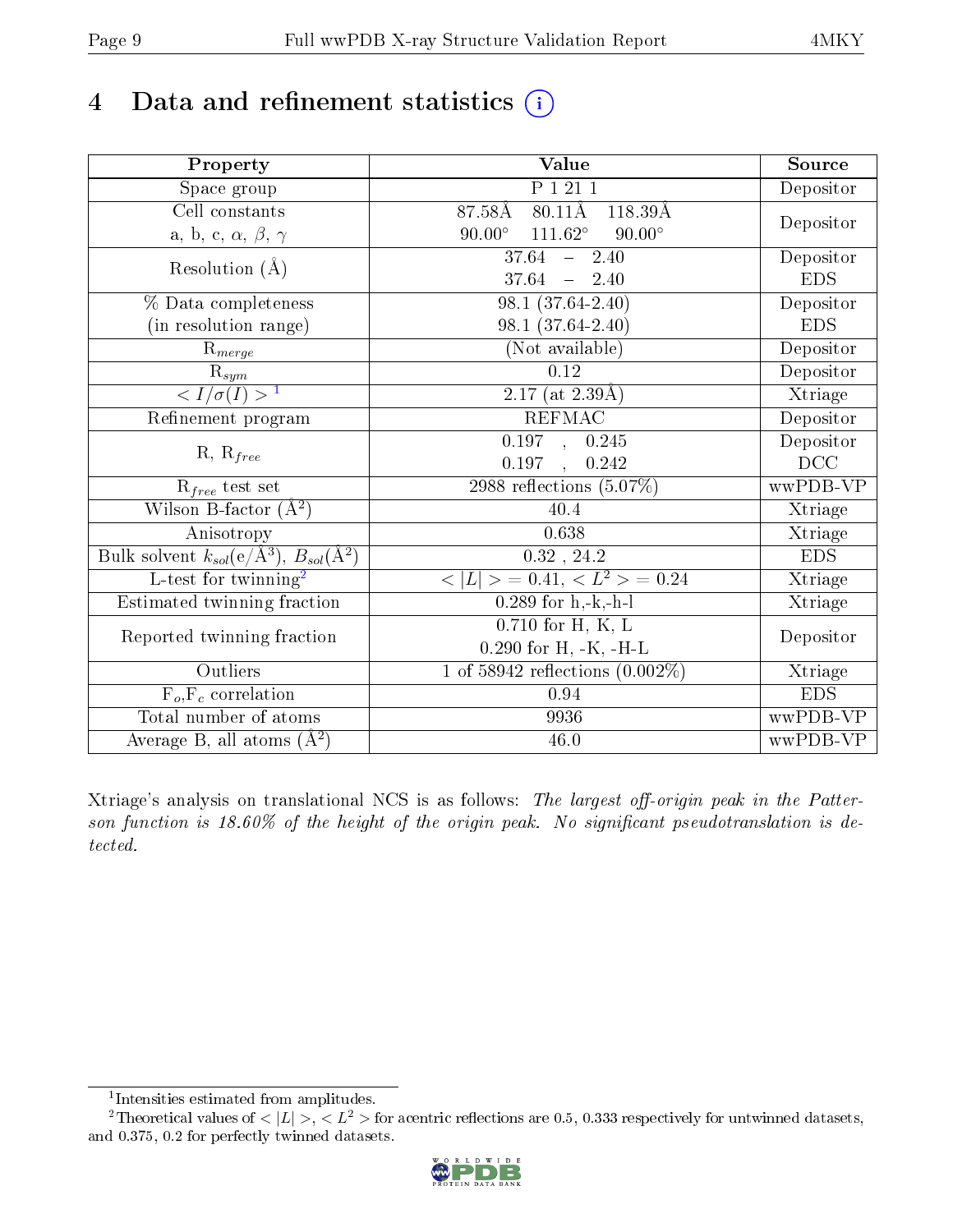# 5 Model quality  $(i)$

### 5.1 Standard geometry (i)

The Z score for a bond length (or angle) is the number of standard deviations the observed value is removed from the expected value. A bond length (or angle) with  $|Z| > 5$  is considered an outlier worth inspection. RMSZ is the root-mean-square of all Z scores of the bond lengths (or angles).

| Mol            | Chain | Bond lengths |                   |      | Bond angles      |
|----------------|-------|--------------|-------------------|------|------------------|
|                |       | RMSZ         | # $ Z  > 5$       | RMSZ | # $ Z  > 5$      |
| 1              | А     | 0.49         | 0/2222            | 0.69 | 0/3035           |
|                | Β     | 0.44         | 0/2214            | 0.61 | 0/3024           |
| 1              | C     | 0.47         | 0/2222            | 0.67 | 0/3035           |
| $\mathbf{1}$   | D     | 0.60         | 0/2222            | 0.78 | $(3035)(0.0\%)$  |
| $\overline{2}$ | Ε     | 1.29         | $71(1.4\%)$       | 0.66 | 0/106            |
| $\overline{2}$ | G     | 1.27         | $(1.4\%)$<br>71   | 0.76 | 0/106            |
| $\overline{2}$ | T     | 1.27         | $(1.4\%)$<br>71   | 0.70 | 0/106            |
| $\overline{2}$ | Κ     | 1.39         | $(1.4\%)$<br>71   | 0.81 | 0/106            |
| 3              | F     | 0.32         | 0/225             | 0.75 | 0/345            |
| 3              | Η     | 0.29         | 0/225             | 0.69 | 0/345            |
| 3              | J.    | 0.33         | 0/225             | 0.76 | 0/345            |
| 3              | L     | 0.37         | 0/225             | 0.79 | 0/345            |
| All            | All   | 0.53         | $4/10064~(0.0\%)$ | 0.70 | $1/13933(0.0\%)$ |

All (4) bond length outliers are listed below:

| Mol | ⊢Chain∣ | $\vert$ Res $\vert$ |     | $Type  $ Atoms $ $ |         | $\Box$ Observed(A) | Ideal(A) |
|-----|---------|---------------------|-----|--------------------|---------|--------------------|----------|
|     |         |                     | DG  | $OP3-P$   -10.79   |         | 1.48               | 1.61     |
|     |         |                     | DG. | $OP3-P$   -10.35   |         | 1.48               | 1.61     |
|     |         |                     | DG. | $OP3-P$   -10.35   |         | $1.48\,$           | $1.61\,$ |
|     |         |                     | DG  | OP3-P-             | $-9.98$ |                    | $1.61\,$ |

All (1) bond angle outliers are listed below:

| $\sqrt{\text{Mol}}$ Chain   Res   Type <sup>+</sup> |     | Atoms                                       | Observed( $^{\circ}$ )   Ideal( $^{\circ}$ ) |        |
|-----------------------------------------------------|-----|---------------------------------------------|----------------------------------------------|--------|
|                                                     | 258 | $\vert$ ARG $\vert$ NE-CZ-NH2 $\vert$ -5.75 |                                              | 120.30 |

There are no chirality outliers.

There are no planarity outliers.

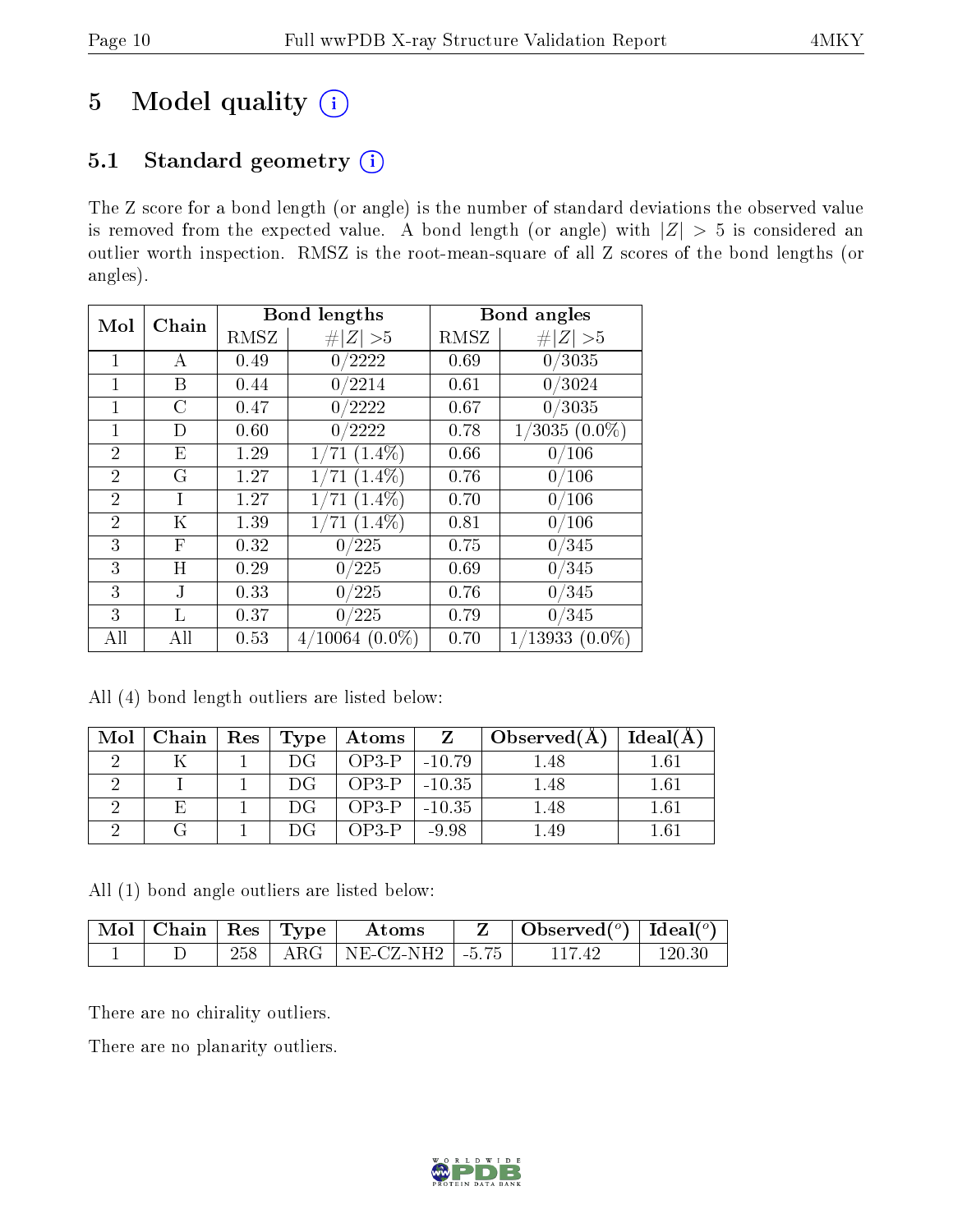### 5.2 Too-close contacts  $(i)$

In the following table, the Non-H and H(model) columns list the number of non-hydrogen atoms and hydrogen atoms in the chain respectively. The H(added) column lists the number of hydrogen atoms added and optimized by MolProbity. The Clashes column lists the number of clashes within the asymmetric unit, whereas Symm-Clashes lists symmetry related clashes.

| Mol            | Chain                   | $Non-H$         | H (model)        | H(added)         | Clashes          | <b>Symm-Clashes</b> |
|----------------|-------------------------|-----------------|------------------|------------------|------------------|---------------------|
| $\overline{1}$ | $\bf{A}$                | 2172            | $\overline{0}$   | 2176             | 68               | $\overline{0}$      |
| $\mathbf{1}$   | $\overline{B}$          | 2164            | $\overline{0}$   | 2172             | 95               | $\overline{0}$      |
| $\mathbf 1$    | $\overline{\rm C}$      | 2172            | $\overline{0}$   | 2176             | 83               | $\mathbf{1}$        |
| $\overline{1}$ | $\overline{D}$          | 2172            | $\overline{0}$   | 2176             | 71               | $\overline{0}$      |
| $\overline{2}$ | ${\rm E}$               | 64              | $\overline{0}$   | 34               | $\overline{5}$   | $\boldsymbol{0}$    |
| $\overline{2}$ | G                       | 64              | $\overline{0}$   | 34               | $\overline{1}$   | $\boldsymbol{0}$    |
| $\overline{2}$ | I                       | 64              | $\boldsymbol{0}$ | $34\,$           | $\overline{5}$   | $\boldsymbol{0}$    |
| $\overline{2}$ | $\mathbf K$             | 64              | $\overline{0}$   | 34               | $\overline{0}$   | $\boldsymbol{0}$    |
| $\overline{3}$ | $\overline{\mathrm{F}}$ | $20\sqrt{1}$    | $\overline{0}$   | 113              | $18\,$           | $\mathbf{1}$        |
| 3              | H                       | $20\sqrt{1}$    | $\overline{0}$   | 113              | $15\,$           | $\boldsymbol{0}$    |
| $\overline{3}$ | $\overline{\text{J}}$   | $20\sqrt{1}$    | $\overline{0}$   | 113              | 16               | $\mathbf{1}$        |
| $\overline{3}$ | $\overline{\mathrm{L}}$ | $20\sqrt{1}$    | $\overline{0}$   | 113              | $20\,$           | $\overline{0}$      |
| $\overline{4}$ | $\overline{A}$          | $\overline{48}$ | $\overline{0}$   | $\overline{0}$   | $\overline{4}$   | $\overline{1}$      |
| $\overline{4}$ | $\overline{B}$          | 23              | $\boldsymbol{0}$ | $\boldsymbol{0}$ | $\overline{5}$   | $\boldsymbol{0}$    |
| $\overline{4}$ | $\overline{C}$          | 40              | $\boldsymbol{0}$ | $\overline{0}$   | $\sqrt{2}$       | $\boldsymbol{0}$    |
| $\overline{4}$ | ${\rm D}$               | 56              | $\boldsymbol{0}$ | $\boldsymbol{0}$ | $\overline{8}$   | $\boldsymbol{0}$    |
| $\overline{4}$ | ${\bf F}$               | $\overline{7}$  | $\boldsymbol{0}$ | $\overline{0}$   | 3                | $\boldsymbol{0}$    |
| $\overline{4}$ | $\overline{G}$          | $\mathbf{1}$    | $\boldsymbol{0}$ | $\boldsymbol{0}$ | $\boldsymbol{0}$ | $\boldsymbol{0}$    |
| $\overline{4}$ | H                       | $\overline{7}$  | $\boldsymbol{0}$ | $\overline{0}$   | $\overline{1}$   | $\overline{0}$      |
| $\overline{4}$ | $\mathbf J$             | $\overline{5}$  | $\boldsymbol{0}$ | $\overline{0}$   | $\overline{3}$   | $\overline{0}$      |
| $\overline{4}$ | $\overline{\mathrm{K}}$ | $\overline{2}$  | $\boldsymbol{0}$ | $\overline{0}$   | $\overline{0}$   | $\overline{0}$      |
| $\overline{4}$ | $\mathbf{L}$            | $\overline{7}$  | $\boldsymbol{0}$ | $\overline{0}$   | $\overline{0}$   | $\overline{0}$      |
| All            | All                     | 9936            | $\boldsymbol{0}$ | 9288             | 366              | $\overline{2}$      |

The all-atom clashscore is defined as the number of clashes found per 1000 atoms (including hydrogen atoms). The all-atom clashscore for this structure is 19.

All (366) close contacts within the same asymmetric unit are listed below, sorted by their clash magnitude.

| Atom-1                                        | Atom-2           | Interatomic<br>distance $(A)$ | Clash<br>overlap<br>(Å |
|-----------------------------------------------|------------------|-------------------------------|------------------------|
| $3:$ F:7:DG:N2                                | 3: H: 10: DC: N3 | 1.66                          | 1.41                   |
| 1:C:29:LYS:NZ                                 | 2:1:1:DG:OP1     | 1.74                          | 1 19                   |
| 1:A:249:ARG:HG2                               | 1:A:249:ARG:HH11 | 1.04                          | 1.16                   |
| 3:J:8:DT:O4                                   | 3: L:9:DA:NG     | 1.83                          | 1 1 2                  |
| $1 \cdot B \cdot 241 \cdot H \cdot F \cdot H$ | 1:B:241:ILE:HD12 | 1 11                          | 112                    |

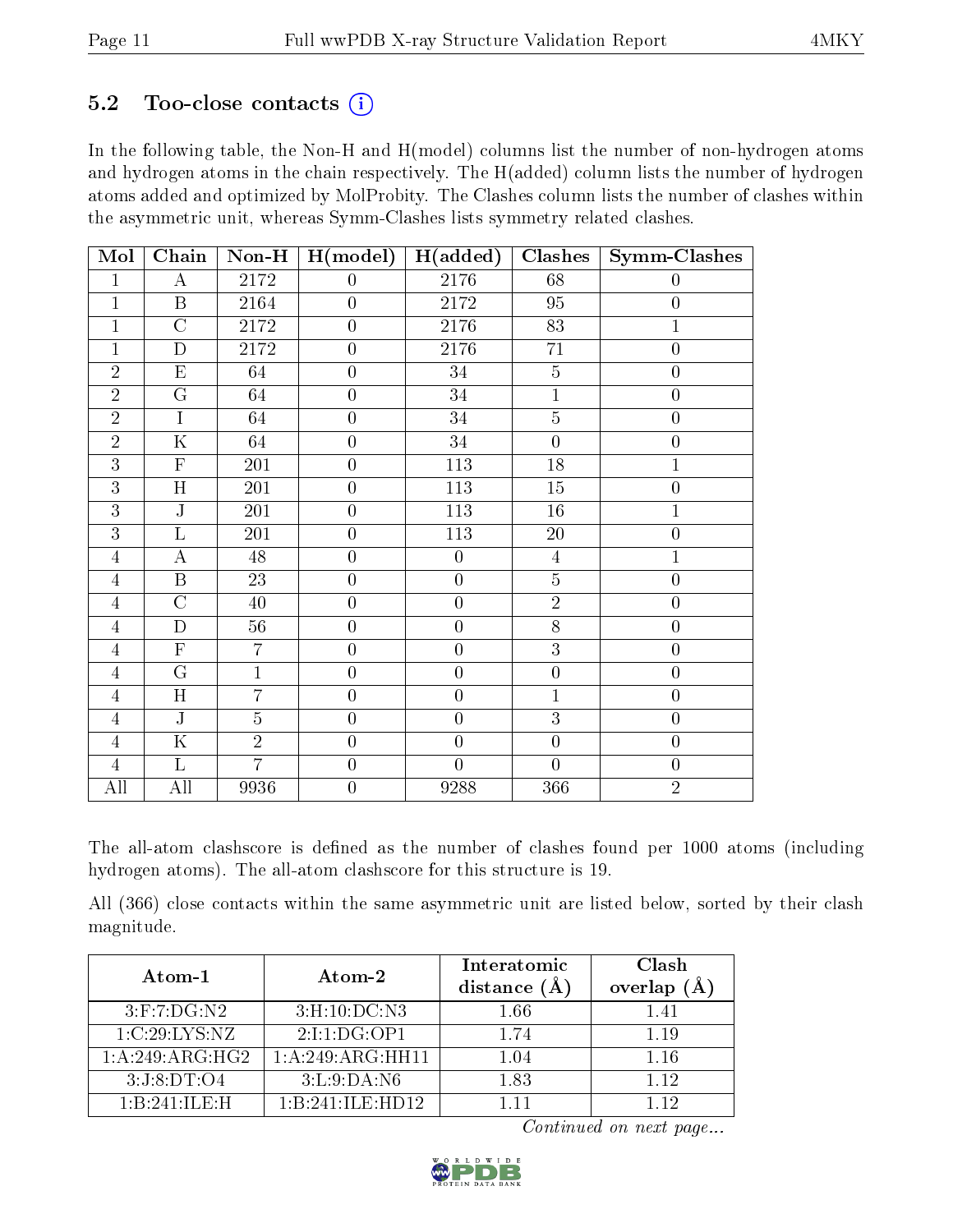| Conningea from previous page         |                             | Interatomic      | $\overline{\text{Clash}}$ |
|--------------------------------------|-----------------------------|------------------|---------------------------|
| Atom-1                               | Atom-2                      | distance $(\AA)$ | overlap $(\AA)$           |
| 1:B:98:SER:OG                        | 1:B:100:THR:HG22            | 1.52             | 1.08                      |
| 1: D: 18: ASP:HA                     | 1:D:28:THR:HB               | 1.37             | 1.07                      |
| 1:B:54:ARG:HH21                      | 1: B:94: PRO:CG             | 1.69             | 1.05                      |
| 1:B:54:ARG:HH21                      | 1:B:94:PRO:HG3              | 1.21             | 1.03                      |
| 1:B:56:ARG:NH1                       | 1:B:108:GLN:OE1             | 1.97             | 0.98                      |
| $3:$ F: $8:DT:H4'$                   | 3: F: 9: DA: OP1            | 1.62             | 0.98                      |
| 3:F:7:DG:N2                          | 3:H:10:DC:C2                | 2.32             | 0.98                      |
| 1: D: 149: MET: HG2                  | 1:D:268:LEU:HD23            | 1.45             | 0.97                      |
| 1:A:249:ARG:CG                       | 1:A:249:ARG:HH11            | 1.78             | 0.97                      |
| 1:D:166:ILE:HG22                     | 1: D: 166: ILE: O           | 1.67             | 0.94                      |
| 3:J:8:DT:N3                          | 3:L:9:DA:N1                 | 2.14             | 0.94                      |
| 1:C:17:ALA:O                         | 1:C:18:ASP:HB2              | 1.66             | 0.94                      |
| $3:$ F:7:DG:H1                       | 3:H:10:DC:H42               | 0.99             | 0.91                      |
| 3: H: 9: DA: H5"                     | 3: H: 9: DA: H8             | 1.35             | 0.91                      |
| 1:B:86:HIS:NE2                       | $3:$ F:7:DG:O3'             | 2.04             | 0.90                      |
| 3:L:9:DA:H2'                         | 3: L: 10: DC: C6            | 2.06             | 0.90                      |
| 1:C:16:ASN:HD22                      | 1:C:19:LYS:NZ               | 1.70             | 0.90                      |
| 1: D: 142: ASP: OD2                  | 1: D: 223: ARG: NH2         | 2.04             | 0.89                      |
| 1:D:149:MET:O                        | 1: D: 150: ALA: HB3         | 1.71             | 0.88                      |
| 1:A:15:THR:HB                        | 1:A:107:GLN:HE22            | 1.36             | 0.87                      |
| 1: D: 149: MET:O                     | 1: D: 150: ALA: CB          | 2.19             | 0.87                      |
| 1: D: 149: MET: CG                   | 1:D:268:LEU:HD23            | 2.04             | 0.86                      |
| 1:B:123:GLU:HG3                      | 4:B:412:HOH:O               | 1.74             | 0.86                      |
| $1:C:174:\overline{\text{THR:HG23}}$ | 1:C:258:ARG:HD2             | 1.57             | 0.85                      |
| 1:C:54:ARG:NH1                       | 1:C:94:PRO:CG               | 2.39             | 0.85                      |
| 3:J:7:DG:H2"                         | 3:J:8:DT:OP2                | 1.76             | 0.85                      |
| 1:B:241:ILE:H                        | 1:B:241:ILE:CD1             | 1.87             | 0.84                      |
| 3:J:8:DT:C4                          | $3: L: 9: \overline{DA:N1}$ | 2.46             | 0.84                      |
| 1:A:249:ARG:HG2                      | 1: A:249:ARG:NH1            | 1.77             | 0.84                      |
| 1:B:187:ASP:N                        | 4:B:410:HOH:O               | 2.13             | 0.82                      |
| 1: D: 18: ASP: HA                    | 1: D:28:THR:CB              | 2.12             | 0.80                      |
| $3:$ F: $9:DA:$ H $2"$               | 3:F:10:DC:OP1               | 1.82             | 0.80                      |
| 1: A:86: HIS:O                       | 1:A:88:SER:N                | 2.15             | 0.80                      |
| 3:J:8:DT:O4                          | 3: L: 9: DA: C6             | 2.35             | 0.79                      |
| 1:C:56:ARG:NH1                       | 1:C:68:GLU:OE1              | 2.15             | 0.79                      |
| 1:B:29:LYS:NZ                        | 2: E: 1: DG: OP1            | 2.15             | 0.79                      |
| 1:B:54:ARG:NH2                       | 1: B:94: PRO:HG3            | 1.98             | 0.79                      |
| 1:C:83:THR:HG22                      | 1:C:92:THR:OG1              | 1.83             | 0.79                      |
| 1:C:279:ARG:O                        | 1:C:283:ASP:OD1             | 1.99             | 0.78                      |
| 1:B:241:ILE:HG12                     | 1:B:247:ARG:NH2             | 1.98             | 0.78                      |
| 1:C:205:ARG:NH2                      | 4:C:406:HOH:O               | 1.96             | 0.77                      |

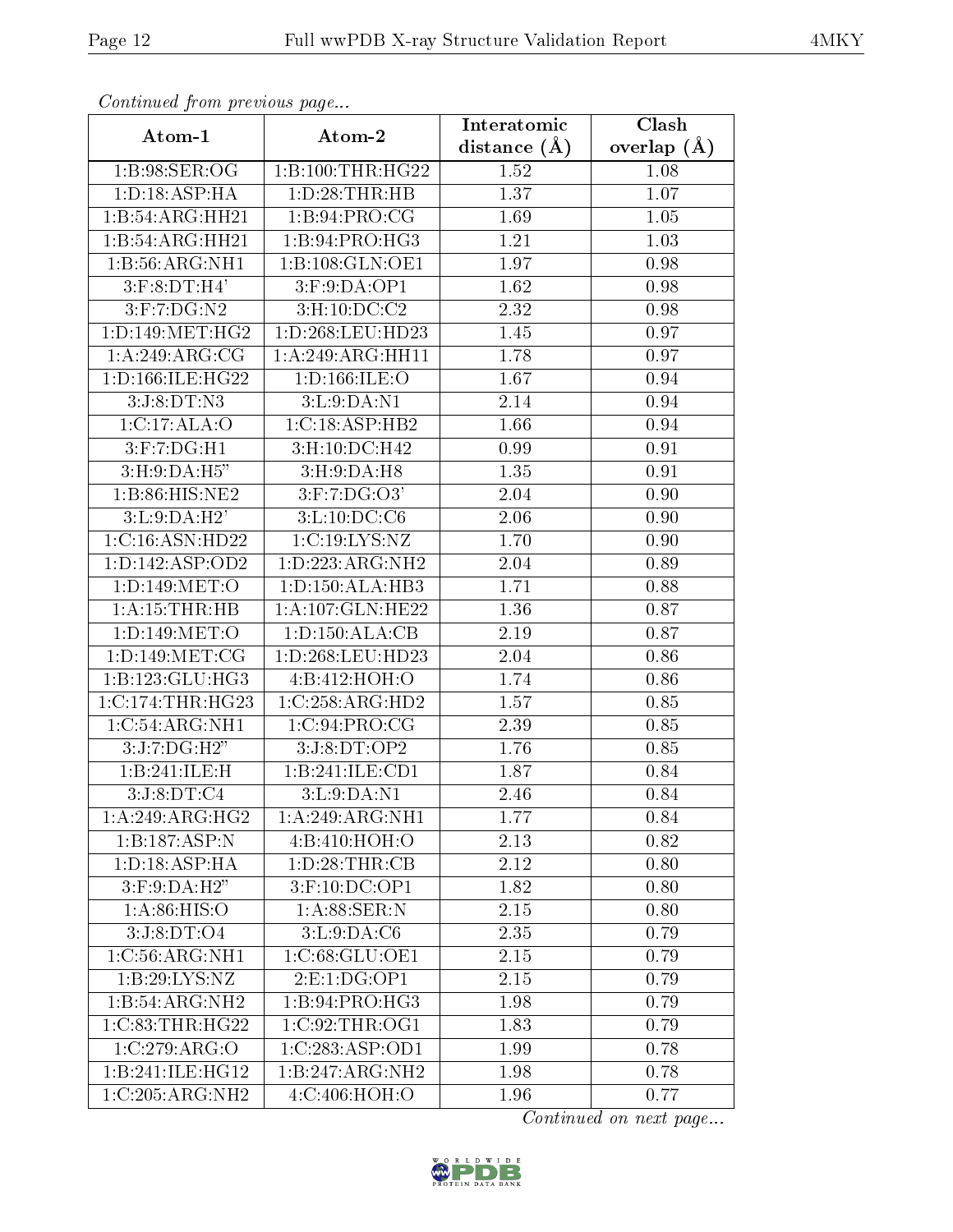| Continuea from previous page         |                     | Interatomic      | Clash         |
|--------------------------------------|---------------------|------------------|---------------|
| Atom-1                               | Atom-2              | distance $(\AA)$ | overlap $(A)$ |
| 1:C:217:THR:OG1                      | 1:D:200:LYS:NZ      | 2.17             | 0.77          |
| 1: D: 166: ILE: CG2                  | 1: D: 166: ILE: O   | 2.32             | 0.77          |
| 1: D: 83: THR: CG2                   | 1: D: 90: THR: HG23 | 2.14             | 0.77          |
| 3:F:7:DG:H1                          | 3:H:10:DC:N4        | 1.80             | 0.77          |
| 1:A:188:GLU:HB2                      | 4:A:433:HOH:O       | 1.85             | 0.76          |
| 1:C:17:ALA:O                         | 1:C:18:ASP:CB       | 2.33             | 0.76          |
| 1: A:258:ARG:NH2                     | 1: A:269: ARG:O     | 2.19             | 0.76          |
| 1:B:54:ARG:NH2                       | 1: B:94: PRO:CG     | 2.48             | 0.76          |
| 1: D: 258: ARG: NH2                  | 1: D:269: ARG:O     | $2.19\,$         | 0.75          |
| 1:B:47:ILE:HD12                      | 1:B:96:ILE:HG12     | 1.67             | 0.75          |
| 1:B:241:ILE:HD12                     | 1:B:241:ILE:N       | 1.96             | 0.75          |
| 1: D: 83: THR: HG21                  | 1: D:90: THR: HG23  | 1.68             | 0.74          |
| 1:B:23:PRO:HD2                       | 1:B:61:VAL:HG22     | 1.69             | 0.74          |
| $1:C:54:A\overline{\mathrm{RG:NH1}}$ | 1:C:94:PRO:HG3      | 2.02             | 0.73          |
| 1:B:198:LEU:O                        | 1:B:202:VAL:HG23    | 1.88             | 0.73          |
| 3: H:9:DA:H2'                        | 3:H:10:DC:C6        | 2.23             | 0.73          |
| 1:B:83:THR:HG22                      | 1:B:92:THR:OG1      | 1.88             | 0.73          |
| 3:J:3:DC:H6                          | 4:J:104:HOH:O       | 1.71             | 0.73          |
| 3:J:8:DT:H4'                         | 3:J:9:DA:OP1        | 1.89             | 0.72          |
| 1:C:15:THR:O                         | 1:C:29:LYS:HD3      | 1.88             | 0.72          |
| 1: D:86: HIS:O                       | 1:D:88:SER:N        | 2.22             | 0.71          |
| 1:D:57:TRP:CH2                       | 1:D:248:GLY:HA3     | 2.26             | 0.71          |
| 3:L:9:DA:H2"                         | 3: L: 10: DC: O5'   | 1.90             | 0.71          |
| 1:B:86:HIS:HB3                       | 1: B:89: GLY:O      | 1.91             | 0.71          |
| 1:A:200:LYS:NZ                       | 1:B:207:GLU:OE2     | 2.24             | 0.70          |
| 1:B:83:THR:HG22                      | 1:B:92:THR:HA       | 1.72             | 0.70          |
| 1:C:35:TYR:CD1                       | 1:C:273:TYR:HB2     | 2.26             | 0.70          |
| 1:C:16:ASN:HD22                      | 1:C:19:LYS:HZ1      | 1.39             | 0.70          |
| 1:A:10:GLN:N                         | 4:A:409:HOH:O       | 2.25             | 0.70          |
| 1:B:10:GLN:N                         | 1:B:78:TRP:NE1      | 2.40             | 0.69          |
| 1:C:174:THR:CG2                      | 1:C:258:ARG:HD2     | 2.21             | 0.69          |
| 1:C:54:ARG:HH12                      | 1:C:94:PRO:CD       | 2.04             | 0.69          |
| 1:B:123:GLU:OE1                      | 1:B:124:PRO:HD3     | 1.91             | 0.69          |
| 1: D: 243: PRO: O                    | 1: D: 244: TYR: HB2 | 1.92             | 0.69          |
| 3: L: 8: DT:H4'                      | 3: L: 9: DA: OP1    | 1.93             | 0.68          |
| 1:B:11:ARG:H                         | 1:B:11:ARG:HD2      | 1.57             | 0.68          |
| 3: H: 9: DA: H5"                     | 3: H:9:DA:C8        | 2.24             | 0.68          |
| $1:B:114:H1\overline{S:HB3}$         | 1:B:239:THR:OG1     | 1.94             | 0.68          |
| 1: D: 11: ARG: HD2                   | 4:D:451:HOH:O       | 1.94             | 0.68          |
| 1:B:205:ARG:HG3                      | 4:B:402:HOH:O       | 1.92             | 0.68          |
| $3:$ F:4:DG:N7                       | 4:F:102:HOH:O       | 2.27             | 0.68          |

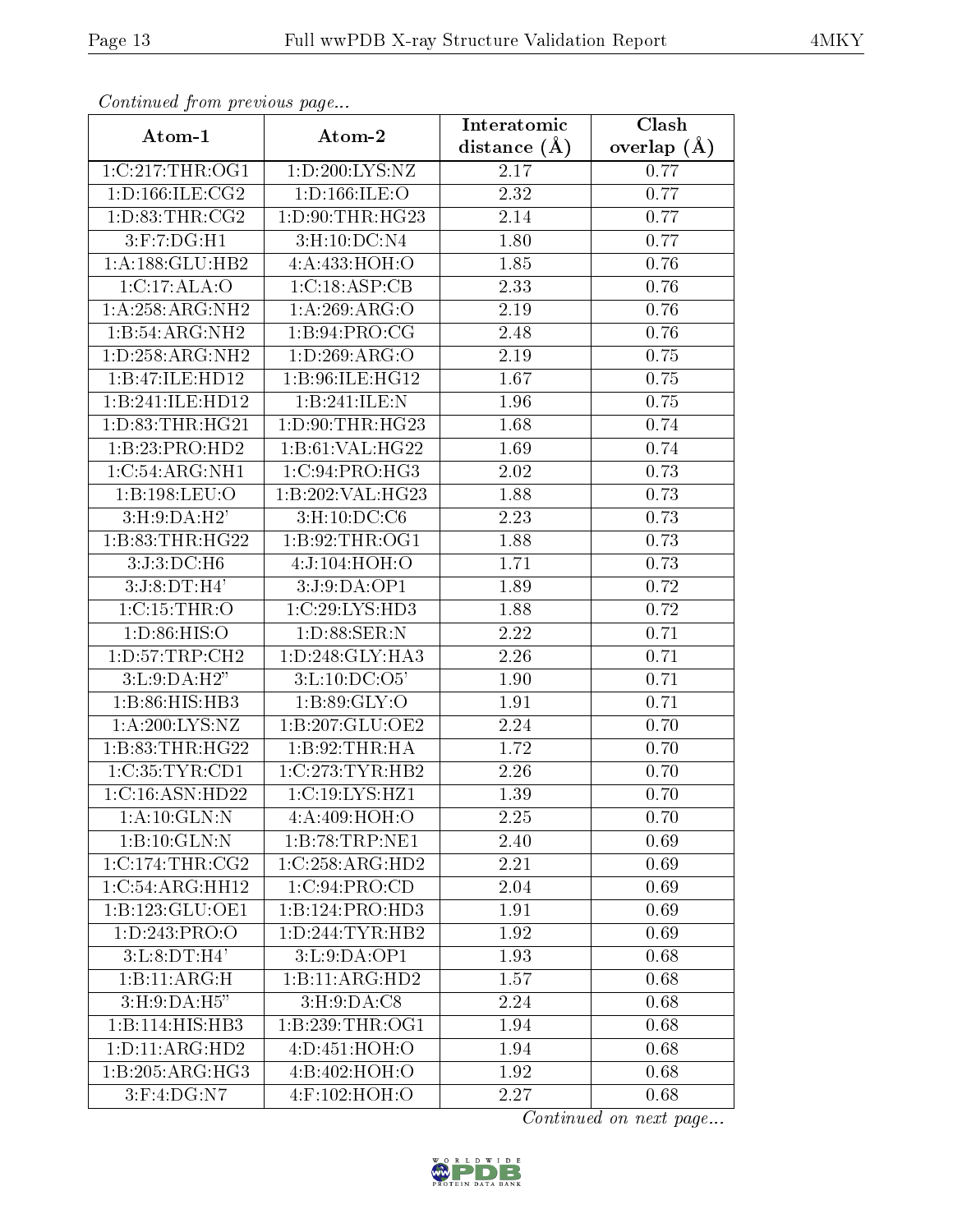| Continuea from previous page |                     | Interatomic       | Clash         |
|------------------------------|---------------------|-------------------|---------------|
| Atom-1                       | Atom-2              | distance $(A)$    | overlap $(A)$ |
| 1:C:244:TYR:HE1              | 1:C:280:ILE:HD11    | 1.59              | 0.67          |
| 1:A:285:ASP:HB3              | 1: A:288: GLU:HG3   | 1.76              | 0.67          |
| 1:C:16:ASN:HD22              | 1:C:19:LYS:HZ2      | 1.41              | 0.67          |
| 1:C:193:ARG:O                | 1:C:197:VAL:HG23    | 1.94              | 0.67          |
| $3:$ F:7:DG:H2"              | $3:$ F: $8:DT:O5'$  | 1.95              | 0.66          |
| 1:A:10:GLN:N                 | 1: A:100:THR:HG1    | 1.93              | 0.66          |
| 1:C:220:LYS:HE2              | 3:L:9:DA:H5"        | 1.78              | 0.66          |
| 1:A:143:PRO:HG2              | 1: A: 178: LYS: HG2 | 1.77              | 0.66          |
| 1: A:259:THR:OG1             | 1: A:262: GLU:HG3   | 1.96              | 0.65          |
| 1: D: 57: TRP: CZ2           | 1:D:248:GLY:HA3     | 2.32              | 0.65          |
| 1: A:86: HIS: HD2            | 1: A:91:THR:OG1     | 1.78              | 0.65          |
| 1:C:244:TYR:CE1              | 1:C:280:ILE:HD11    | 2.32              | 0.65          |
| 1:C:149:MET:CE               | 1:C:268:LEU:HD23    | 2.26              | 0.65          |
| 1: A:220: LYS: HA            | 1:A:223:ARG:HG3     | 1.79              | 0.65          |
| 1:B:98:SER:HG                | 1:B:100:THR:HG22    | 1.63              | 0.64          |
| 1:C:137:LEU:HD13             | 1:C:186:LEU:HD21    | 1.77              | 0.64          |
| 1:C:43:MET:HG3               | 1:C:244:TYR:HB2     | $\overline{1.78}$ | 0.64          |
| 1:C:54:ARG:NH1               | 1:C:94:PRO:CD       | 2.60              | 0.64          |
| 1:C:162:LEU:HD22             | 1:C:202:VAL:HG13    | 1.78              | 0.63          |
| 1:B:241:ILE:HG21             | 1: B: 247: ARG: HE  | 1.63              | 0.63          |
| 1:B:78:TRP:CZ3               | 1:B:100:THR:HG23    | 2.34              | 0.63          |
| 3: H: 7: DG:H2"              | 3:H:8:DT:OP2        | 1.97              | 0.63          |
| 2: E: 1: DG:H2"              | 2:E:2:DC:OP2        | 1.97              | 0.63          |
| 1: A:100:THR:OG1             | 4:A:409:HOH:O       | 2.13              | 0.63          |
| 1:C:86:HIS:O                 | 1: C:88: SER: N     | 2.31              | 0.63          |
| 1: D: 198: LEU: O            | 1:D:202:VAL:HG23    | 1.98              | 0.63          |
| 1:B:21:LEU:O                 | 1:B:23:PRO:HD3      | 1.99              | 0.63          |
| $3:$ F: $8:DT:OP2$           | $3:$ F:8:DT:H2'     | 1.98              | 0.63          |
| 1:B:23:PRO:HD2               | 1:B:61:VAL:CG2      | 2.29              | 0.63          |
| 1:B:114:HIS:CE1              | 1:B:241:ILE:HG13    | 2.34              | 0.62          |
| 1:D:57:TRP:CD1               | 1: D:61: VAL:HA     | 2.35              | 0.62          |
| 3:H:9:DA:H8                  | 3: H: 9: DA: C5'    | 2.12              | 0.61          |
| 1:A:243:PRO:O                | 1: A: 244: TYR: HB2 | 1.99              | 0.61          |
| 1:C:54:ARG:HH12              | 1:C:94:PRO:HD2      | 1.65              | 0.61          |
| 1:C:57:TRP:CD1               | 1:C:61:VAL:HA       | 2.35              | 0.61          |
| 1: A: 18: ASP:C              | 1:A:18:ASP:OD1      | 2.38              | 0.61          |
| 1:B:174:THR:HG22             | 1:B:256:ALA:O       | 2.01              | 0.61          |
| 1:A:145:GLU:HA               | 1:A:145:GLU:OE1     | 2.01              | 0.61          |
| 3:J:7:DG:H1'                 | 3:J:8:DT:H5'        | 1.83              | 0.61          |
| $1:C:58:P\overline{RO:HB3}$  | 2:1:1:DG:NT         | 2.16              | 0.60          |
| 3:J:9:DA:H2'                 | 3:J:10:DC:C6        | 2.36              | 0.60          |

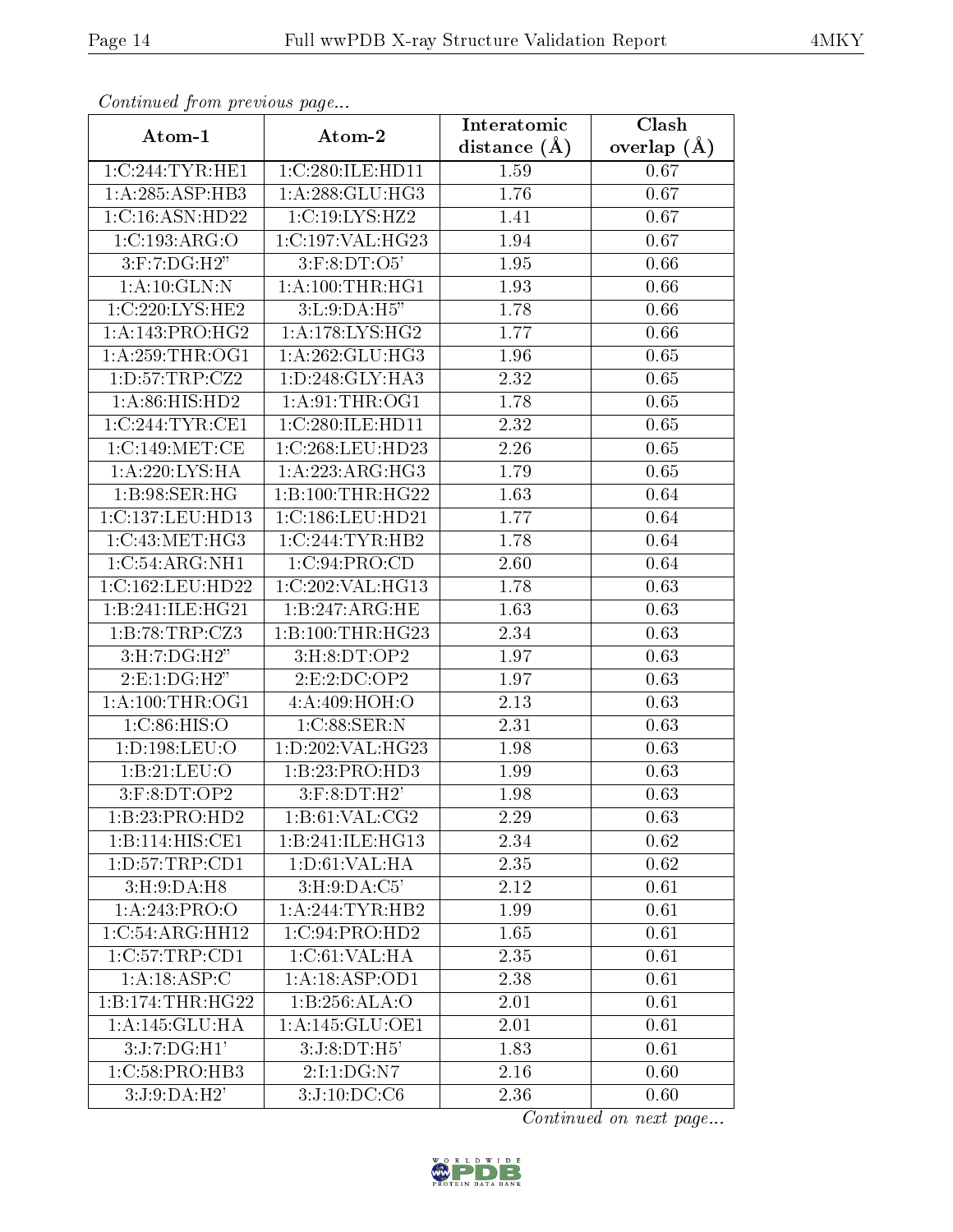| Continuatu jibin previous puge         |                      | Interatomic       | Clash         |
|----------------------------------------|----------------------|-------------------|---------------|
| Atom-1                                 | Atom-2               | distance $(\AA)$  | overlap $(A)$ |
| 1:B:14:LEU:C                           | 1:B:14:LEU:HD23      | 2.22              | 0.60          |
| 1:B:181:HIS:HE1                        | 1:B:241:ILE:HD13     | $\overline{1.66}$ | 0.60          |
| 1: A:23: PRO:HG2                       | 1: A:62: ASP:OD2     | $2.02\,$          | 0.60          |
| 1: D: 63: GLN: HG3                     | 1: D:64: PRO:HD2     | 1.82              | 0.60          |
| 1: A:35:TYR:CD1                        | 1: A:273:TYR:HB2     | 2.36              | 0.60          |
| 3:L:9:DA:H2'                           | 3:L:10:DC:C5         | 2.35              | 0.60          |
| 1:B:215:THR:HB                         | 1:B:226:LYS:HD3      | 1.84              | 0.60          |
| 1: B:86: HIS:O                         | 1: B:87: ARG: C      | 2.40              | 0.59          |
| 1:A:77:PRO:O                           | 1: A:81: ARG: NH2    | 2.36              | 0.59          |
| 1: A:79: LEU:O                         | 1: A:81: ARG: NH2    | 2.35              | 0.59          |
| 1:B:35:TYR:CD1                         | 1:B:273:TYR:HB2      | 2.37              | 0.59          |
| 1:C:207:GLU:OE1                        | 1:C:216:SER:OG       | 2.15              | 0.59          |
| 1:A:15:THR:HB                          | 1: A: 107: GLN: NE2  | 2.14              | 0.59          |
| 1: D: 83: THR: HG21                    | 1: D:90: THR: CG2    | 2.30              | 0.59          |
| 1:B:96:ILE:HD11                        | 1:B:102:LEU:CD2      | 2.33              | 0.59          |
| 1:A:200:LYS:HE3                        | 1: B: 217: THR: OG1  | 2.02              | 0.59          |
| 1:D:251:HIS:HD2                        | 4:D:456:HOH:O        | 1.86              | 0.59          |
| 3:J:2:DC:OP2                           | 3:J:2:DC:H6          | 1.85              | 0.59          |
| 3:J:3:D <sub>C</sub> :O <sub>5</sub> ' | 4:J:104:HOH:O        | 2.17              | 0.58          |
| 4: D: 414: HOH: O                      | 3:J:10:DC:H5"        | 2.02              | 0.58          |
| 1: B:83:THR:CG2                        | 1: B:92:THR:OG1      | 2.51              | 0.58          |
| 1:B:174:THR:HB                         | 1:B:258:ARG:HD2      | 1.85              | 0.58          |
| 2:1:1:DG:H2"                           | 2:1:2:DC:O5'         | 2.04              | 0.58          |
| 1: D: 11: ARG: CD                      | 4: D: 451: HOH: O    | 2.50              | 0.58          |
| 1:C:63:GLN:HB3                         | 1:C:64:PRO:HD2       | 1.86              | 0.57          |
| 1:C:247:ARG:HB2                        | $1:C:253$ : THR: O   | 2.03              | 0.57          |
| 1: D: 149: MET: HE2                    | 1: D: 152: LEU: HD12 | 1.85              | 0.57          |
| 1: D: 86: HIS: HB2                     | 4:D:450:HOH:O        | 2.04              | 0.57          |
| 1:C:143:PRO:HB3                        | 1:C:152:LEU:HD13     | 1.86              | 0.57          |
| 1:C:169:VAL:O                          | 1:C:184:THR:HG23     | 2.05              | 0.57          |
| 3:J:3:DC:C6                            | 4:J:104:HOH:O        | 2.50              | 0.57          |
| 1:B:137:LEU:HD11                       | 1:B:198:LEU:HD23     | 1.87              | 0.57          |
| 1:C:22:TYR:HB2                         | 1:C:27:THR:HB        | 1.86              | 0.57          |
| 3:J:8:DT:O4                            | 3:L:9:DA:N1          | 2.37              | 0.57          |
| 1:B:58:PRO:HB3                         | 2:E:1:DG:N7          | 2.19              | 0.56          |
| $3:$ F:7:DG:N2                         | 3:H:10:DC:O2         | 2.37              | 0.56          |
| 1:A:198:LEU:O                          | 1:A:202:VAL:HG23     | 2.05              | 0.56          |
| 1:A:126:SER:HB3                        | 1: A: 128: GLU: HB2  | 1.87              | 0.56          |
| 1:C:274:ASP:OD1                        | 1:C:275:GLU:N        | 2.38              | 0.56          |
| 1: C:86: HIS:O                         | 1:C:87:ARG:C         | 2.43              | 0.56          |
| 3:J:8:DT:N3                            | 3: L: 9: DA: C2      | 2.71              | 0.56          |

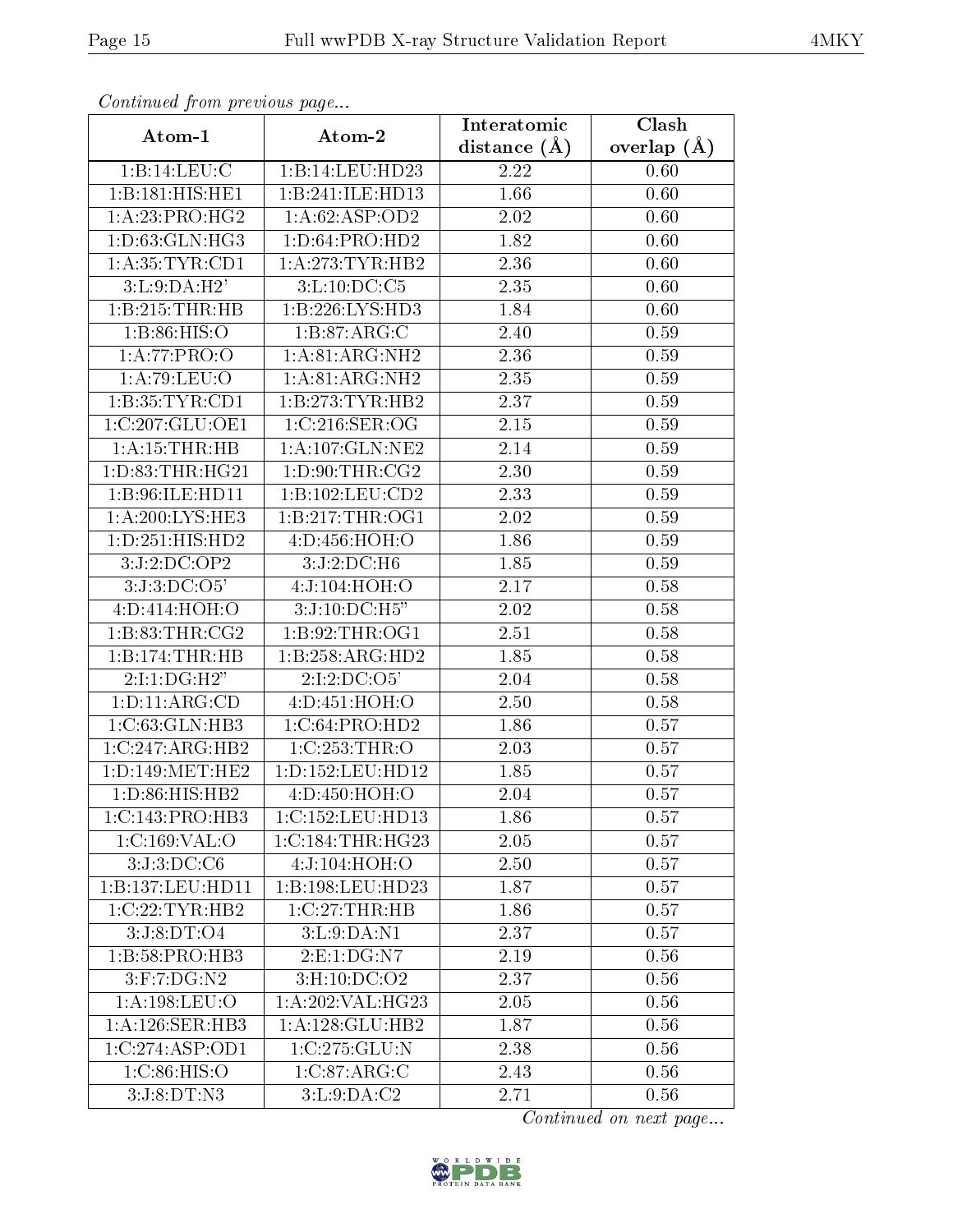| Continuea from previous page |                                    | Interatomic    | Clash         |
|------------------------------|------------------------------------|----------------|---------------|
| Atom-1                       | Atom-2                             | distance $(A)$ | overlap $(A)$ |
| 1:C:40:ALA:O                 | 1:C:44:LEU:HB2                     | 2.06           | 0.56          |
| 1:B:53:THR:HB                | 1:B:114:HIS:HB2                    | 1.87           | 0.56          |
| 1:A:18:ASP:HA                | 1:A:28:THR:HB                      | 1.88           | 0.55          |
| 3: L: 1: DG:H5'              | 3:L:1:DG:H8                        | 1.70           | 0.55          |
| 1:B:87:ARG:HB2               | $3:$ F: $8:DT:OP1$                 | 2.07           | 0.55          |
| 1:B:96:ILE:HD11              | 1:B:102:LEU:HG                     | 1.89           | 0.55          |
| 1:C:119:ARG:NH2              | 1:C:291:ASP:HB3                    | 2.21           | 0.54          |
| $1:B:54:ARG:N\overline{H2}$  | 1: B:94: PRO:CD                    | 2.70           | 0.54          |
| 1:C:149:MET:HE3              | 1:C:268:LEU:HD23                   | 1.89           | 0.54          |
| 3: H: 1: DG:H2'              | 3: H: 2: DC: C6                    | 2.43           | 0.54          |
| 1:B:83:THR:HG22              | 1:B:92:THR:CA                      | 2.35           | 0.54          |
| 1:A:130:ASN:HB3              | 1:A:131:PRO:CD                     | 2.38           | 0.54          |
| 1:C:243:PRO:O                | 1:C:244:TYR:HB2                    | 2.08           | 0.54          |
| 1:A:29:LYS:HD2               | 2:G:1:DG:OP1                       | 2.07           | 0.54          |
| 1:A:114:HIS:HB3              | 1: A:239:THR:HG23                  | 1.89           | 0.53          |
| 1:B:11:ARG:CD                | 1:B:11:ARG:H                       | 2.21           | 0.53          |
| 1: D: 18: ASP: CA            | 1: D: 28: THR: HB                  | 2.25           | 0.53          |
| 1:A:140:ASP:HB3              | 1:A:230:ASP:HB3                    | 1.91           | 0.53          |
| 1: B:98: SER:CB              | 1:B:100:THR:HG22                   | 2.39           | 0.53          |
| 1: C:86: HIS:O               | 1:C:89:GLY:N                       | 2.41           | 0.53          |
| 1: A:149: MET:HA             | 1: A:149:MET:CE                    | 2.39           | 0.52          |
| 1:B:140:ASP:OD2              | 4:B:419:HOH:O                      | $2.19\,$       | 0.52          |
| 1: A:143: PRO:CG             | 1:A:178:LYS:HG2                    | 2.40           | 0.52          |
| 1:B:14:LEU:HD12              | 1:B:33:PHE:CD1                     | 2.44           | 0.52          |
| 1:C:33:PHE:HD2               | 4: C: 410: HOH: O                  | 1.93           | 0.52          |
| 1:A:169:VAL:HG12             | 1:A:170:THR:N                      | 2.25           | 0.52          |
| 1:C:276:VAL:O                | 1:C:280:ILE:HG12                   | 2.10           | 0.52          |
| 1:D:292:ALA:O                | $1:D:293:ASP:\overline{\text{CB}}$ | 2.59           | 0.51          |
| 1:C:265:ASP:OD1              | 1:C:267:ALA:HB3                    | 2.10           | 0.51          |
| 1:B:56:ARG:CZ                | 1:B:108:GLN:OE1                    | 2.59           | 0.51          |
| 1: D: 86: HIS: O             | 1: D:89: GLY:N                     | 2.42           | 0.51          |
| 1:D:47:ILE:HD12              | 1: D:96: ILE: HB                   | 1.93           | 0.51          |
| 1: A: 55: LYS: HD2           | 1: A:67:PHE:CZ                     | 2.45           | 0.51          |
| 1:B:174:THR:HG21             | 1:B:258:ARG:HE                     | 1.75           | 0.51          |
| 1: D: 247: ARG: NH2          | 4:D:422:HOH:O                      | 2.44           | 0.51          |
| 1: D:86: HIS: CB             | 4: D: 450: HOH: O                  | 2.59           | 0.50          |
| 1:A:114:HIS:HB3              | 1: A:239:THR:CG2                   | 2.40           | 0.50          |
| 1: D: 253: THR: HA           | 1:D:272:SER:HA                     | 1.94           | 0.50          |
| 1:B:51:PRO:HD3               | 1:B:120:PHE:CE2                    | 2.46           | 0.50          |
| 1:C:274:ASP:OD1              | 1:C:275:GLU:HG3                    | 2.10           | 0.50          |
| 3: L: 1: DG: C5'             | 3: L: 1: DG:H8                     | 2.24           | 0.50          |

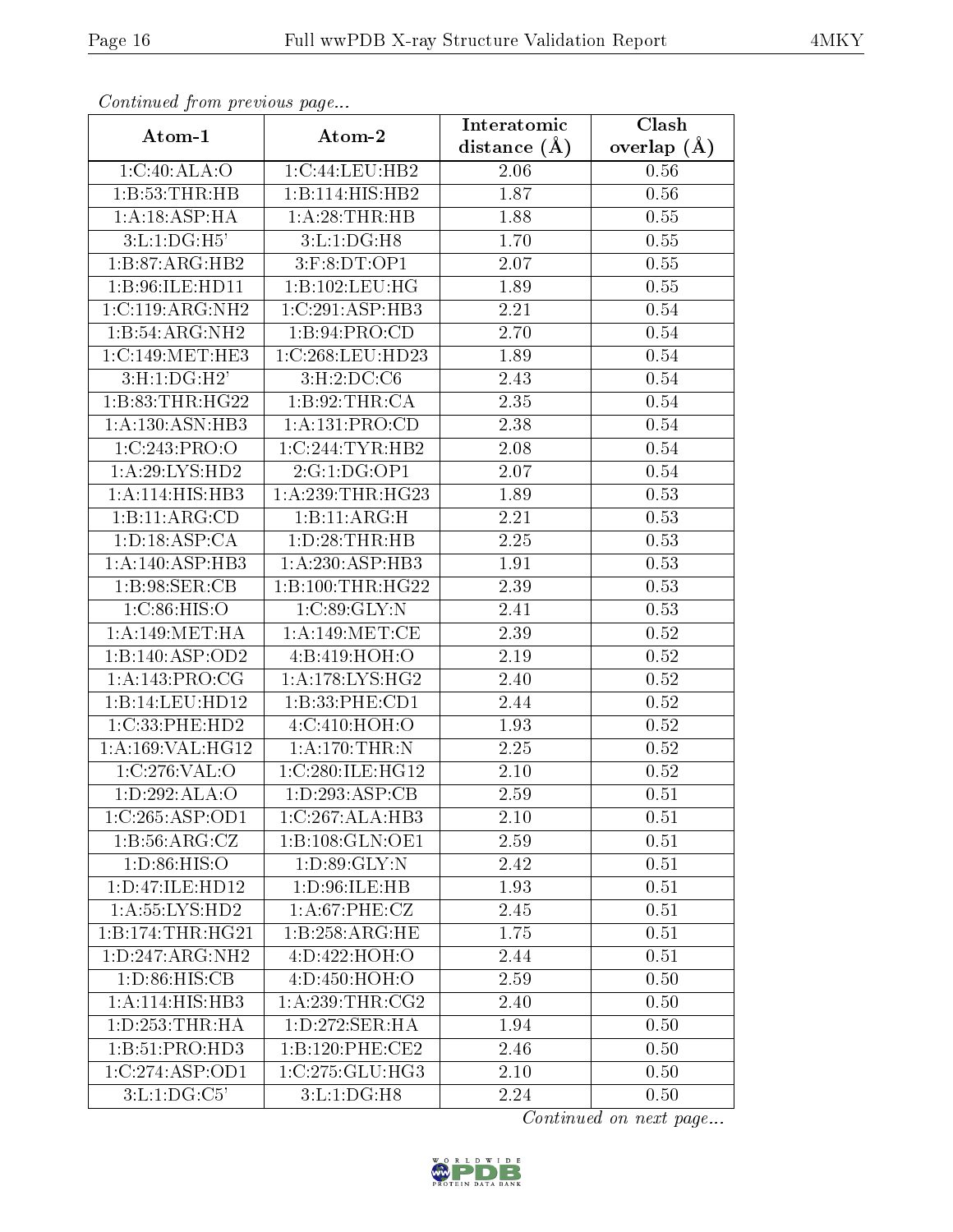| Conningea from previous page |                      | Interatomic    | Clash         |
|------------------------------|----------------------|----------------|---------------|
| Atom-1                       | Atom-2               | distance $(A)$ | overlap $(A)$ |
| 1:B:280:ILE:O                | 1:B:284:GLY:N        | 2.44           | 0.50          |
| $3:$ F:5:DC:H5               | $4:$ F:101:HOH:O     | 1.95           | 0.50          |
| 3: L: 1: DG:H5'              | 3: L: 1: DG: C8      | 2.47           | 0.50          |
| 3: H:3: DC:H2"               | 3: H: 4: DG:H5'      | 1.92           | 0.50          |
| 1:C:283:ASP:OD1              | 1:C:283:ASP:N        | 2.41           | 0.50          |
| 1:B:151:GLN:O                | 1: B:155: VAL:HG23   | 2.11           | 0.50          |
| 1:B:244:TYR:CZ               | 1:B:257:PRO:HG2      | 2.46           | 0.49          |
| 1:B:272:SER:HB3              | 1:B:275:GLU:HG3      | 1.93           | 0.49          |
| 1:A:274:ASP:OD1              | 1:A:275:GLU:N        | 2.45           | 0.49          |
| 1:B:57:TRP:CE3               | 1:B:111:LEU:HD12     | 2.47           | 0.49          |
| 1:C:61:VAL:O                 | 1:C:61:VAL:HG23      | 2.11           | 0.49          |
| 1:A:249:ARG:CG               | 1: A:249: ARG: NH1   | 2.49           | 0.49          |
| 1: A:206:LEU:CD2             | 1:A:214:VAL:HG21     | 2.43           | 0.49          |
| 1:C:159:VAL:HG22             | 1:C:206:LEU:HD22     | 1.95           | 0.49          |
| 1: A:54: ARG: HG2            | 1:A:110:ALA:HB1      | 1.95           | 0.49          |
| $1:C:74:SER:H\overline{B3}$  | 2:I:3:DG:H5"         | 1.94           | 0.49          |
| 1:A:57:TRP:CZ2               | 1:A:248:GLY:HA3      | 2.48           | 0.49          |
| 1:B:210:MET:N                | 1:B:211:PRO:HD3      | 2.28           | 0.49          |
| 3: H: 8: DT:P                | 4:H:107:HOH:O        | 2.71           | 0.49          |
| 1:B:205:ARG:CG               | 4:B:402:HOH:O        | 2.58           | 0.48          |
| 1: D: 71: LEU: HB2           | 1: D: 94: PRO: HD3   | 1.96           | 0.48          |
| 1: D: 83: THR: CG2           | 1: D:90: THR: CG2    | 2.87           | 0.48          |
| 1: A:83:THR:HG23             | 1: A:92:THR:HG22     | 1.96           | 0.48          |
| 1:A:137:LEU:HB2              | 1: A: 184: THR: HB   | 1.94           | 0.48          |
| 1:B:22:TYR:HA                | 1: B:61: VAL:HG22    | 1.94           | 0.48          |
| 1: D: 23: PRO: HG2           | 1: D:62: ASP:OD2     | 2.14           | 0.48          |
| 3:J:3:D C:H2'                | 3:J:4:DG:CS          | 2.49           | 0.48          |
| 1:B:57:TRP:CD1               | 1:B:65:ALA:HB2       | 2.48           | 0.48          |
| 1:B:140:ASP:HB3              | 1:B:230:ASP:HB3      | 1.95           | 0.47          |
| 1: D: 112: GLU: OE1          | 1: D: 114: HIS: CE1  | 2.66           | 0.47          |
| 1:D:292:ALA:O                | 1:D:293:ASP:HB2      | 2.14           | 0.47          |
| 1: D: 88: SER: OG            | 3:L:8:DT:OP2         | 2.30           | 0.47          |
| 1: D:82: ALA:HB2             | 1: D: 129: LEU: HD12 | 1.97           | 0.47          |
| 1:C:162:LEU:CD2              | 1:C:202:VAL:HG13     | 2.44           | 0.47          |
| 1: D: 265: ASP: OD1          | 1: D: 266: PRO: HD2  | 2.14           | 0.47          |
| 1:C:162:LEU:HD21             | 1:C:205:ARG:HB3      | 1.97           | 0.47          |
| 1:B:258:ARG:NH2              | 1:B:271:LEU:HD21     | 2.30           | 0.47          |
| 1: A: 123: GLU: HB2          | 1:A:126:SER:HB2      | 1.96           | 0.47          |
| 1:B:283:ASP:N                | 1:B:283:ASP:OD1      | 2.47           | 0.46          |
| 1: A:117: GLN:HB3            | 1: A: 136: ARG: O    | 2.15           | 0.46          |
| 1: D: 42: VAL: HG21          | 1: D:280: ILE: CD1   | 2.46           | 0.46          |

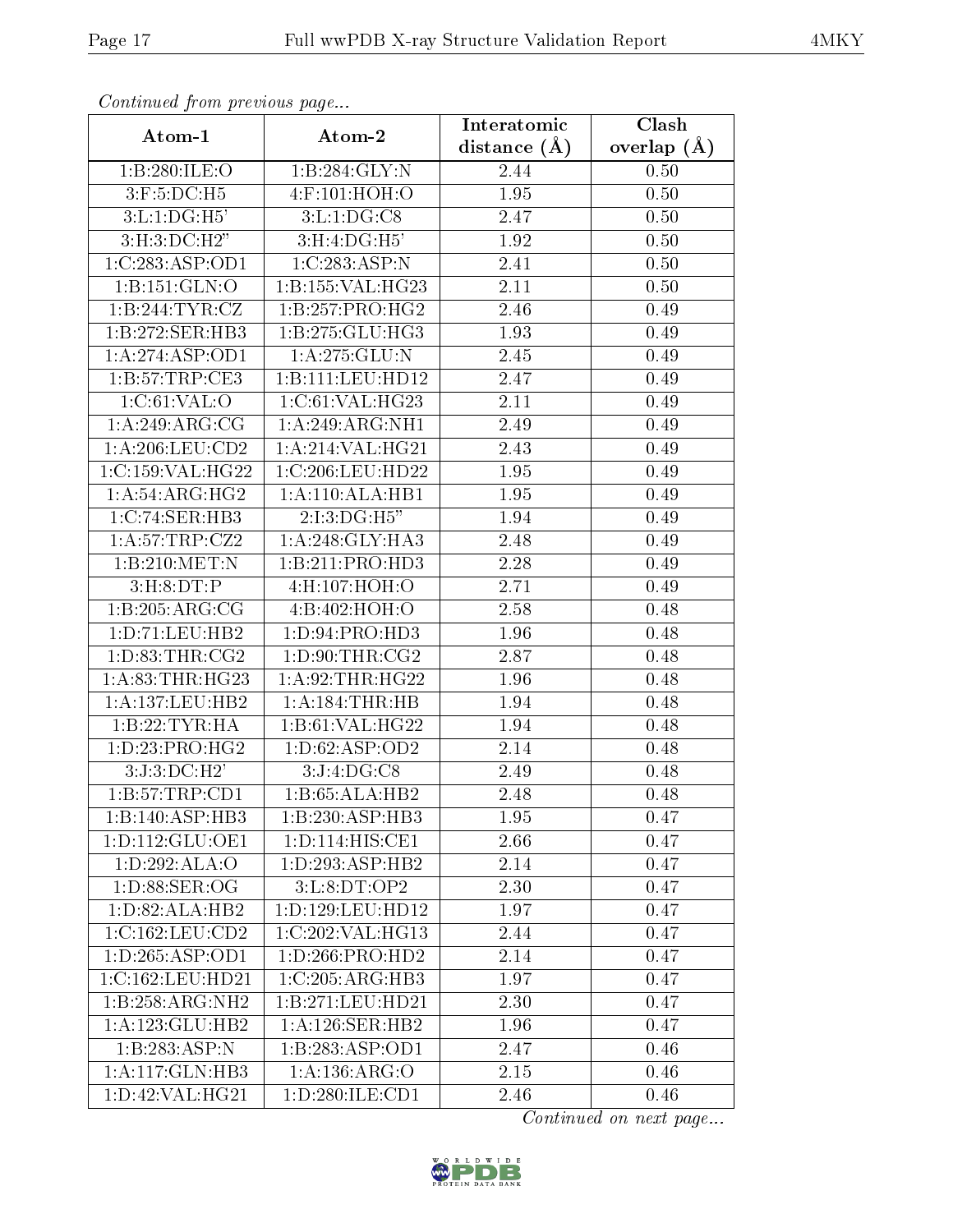| Commaca jibin previous page       |                      | Interatomic      | Clash         |  |
|-----------------------------------|----------------------|------------------|---------------|--|
| Atom-1                            | Atom-2               | distance $(\AA)$ | overlap $(A)$ |  |
| 1:A:159:VAL:HG22                  | 1: A:206:LEU:CD1     | 2.45             | 0.46          |  |
| 1:A:10:GLN:CG                     | 1: A:11: ARG: N      | 2.79             | 0.46          |  |
| 1: B:58: PRO:HB3                  | 2:E:1:DG:CS          | 2.51             | 0.46          |  |
| 1:C:15:THR:O                      | 1:C:29:LYS:CD        | 2.62             | 0.46          |  |
| 1: D: 149: MET: CE                | 1: D: 152: LEU: HD12 | 2.46             | 0.46          |  |
| $3:$ F:7:D $G:C2$                 | 3: H: 10: DC: N3     | 2.69             | 0.46          |  |
| 1:A:105:ILE:HG23                  | 1:A:110:ALA:HB3      | 1.98             | 0.46          |  |
| 3: L: 9: DA: H4'                  | 3:L:10:DC:OP1        | 2.16             | 0.46          |  |
| 1:C:14:LEU:HD11                   | 1:C:29:LYS:HG2       | 1.98             | 0.45          |  |
| 1: D: 149: MET:HG3                | 1:D:268:LEU:HD23     | 1.92             | 0.45          |  |
| 1:B:123:GLU:O                     | 1:B:127:GLY:HA2      | 2.15             | 0.45          |  |
| 1:C:51:PRO:HG3                    | 1:C:118:TRP:CH2      | 2.51             | 0.45          |  |
| $1:B:11: \overline{\text{ARG}:N}$ | 1:B:11:ARG:HD2       | 2.27             | 0.45          |  |
| 1:B:25:THR:HG21                   | 1:B:252:PRO:HD3      | 1.99             | 0.45          |  |
| 1:C:21:LEU:O                      | 1:C:61:VAL:HG12      | 2.16             | 0.45          |  |
| 1:D:287:LEU:O                     | 1: D: 288: GLU: C    | 2.53             | 0.45          |  |
| 1:C:272:SER:OG                    | 1:C:274:ASP:OD1      | 2.35             | 0.45          |  |
| 1: D: 18: ASP: OD1                | 1: D: 18: ASP: C     | 2.55             | 0.45          |  |
| 3:H:9:DA:H4'                      | 3:H:10:DC:OP1        | 2.16             | 0.45          |  |
| 1:C:71:LEU:HD11                   | 1:C:75:ALA:CB        | 2.46             | 0.45          |  |
| 1: D: 112: GLU: OE1               | 1:D:114:HIS:HE1      | 1.99             | 0.45          |  |
| 1:B:104:TRP:CE2                   | 1:B:108:GLN:HG3      | 2.51             | 0.45          |  |
| 1:B:86:HIS:HE2                    | $3:$ F:7:DG:C3'      | 2.22             | 0.45          |  |
| 1: A:54: ARG: HG2                 | 1:A:110:ALA:CB       | 2.47             | 0.45          |  |
| 1: D:86: HIS:N                    | 1: D:89: GLY:O       | 2.35             | 0.45          |  |
| 1:C:14:LEU:HA                     | 1:C:107:GLN:HG2      | 1.99             | 0.45          |  |
| 1: A:83:THR:HA                    | 1: A:92:THR:HA       | 1.99             | 0.44          |  |
| 1:C:218:MET:O                     | 1:C:219:THR:C        | 2.55             | 0.44          |  |
| 3: L: 2: DC: C2'                  | 3: L: 3: DC: O5'     | 2.65             | 0.44          |  |
| 1: A:148:MET:CE                   | 1: A:148:MET:HA      | 2.47             | 0.44          |  |
| 1: D: 75: ALA: O                  | 1: D: 76: PRO: C     | 2.54             | 0.44          |  |
| 1:D:69:LYS:HB3                    | 1: D: 93: TYR: CE2   | 2.52             | 0.44          |  |
| 1: D: 87: ARG: NH2                | 3:L:8:DT:OP1         | 2.49             | 0.44          |  |
| 2:1:1:DG:H5                       | 2:1:1:DG:CS          | 2.52             | 0.44          |  |
| 1: A:218:MET:O                    | 1:A:219:THR:C        | 2.55             | 0.44          |  |
| 1:B:188:GLU:CG                    | 1:B:188:GLU:O        | 2.66             | 0.44          |  |
| 1: C: 168: LEU: HB3               | 1:C:184:THR:HG21     | 1.98             | 0.44          |  |
| 1:C:57:TRP:O                      | 1:C:60:GLY:N         | 2.48             | 0.44          |  |
| 1: D: 149: MET: HG2               | 1: D: 268: LEU: CD2  | 2.32             | 0.44          |  |
| 1:D:186:LEU:HD13                  | 1:D:190:VAL:HG12     | 2.00             | 0.44          |  |
| 1:A:206:LEU:HD22                  | 1:A:214:VAL:HG21     | 1.98             | 0.44          |  |

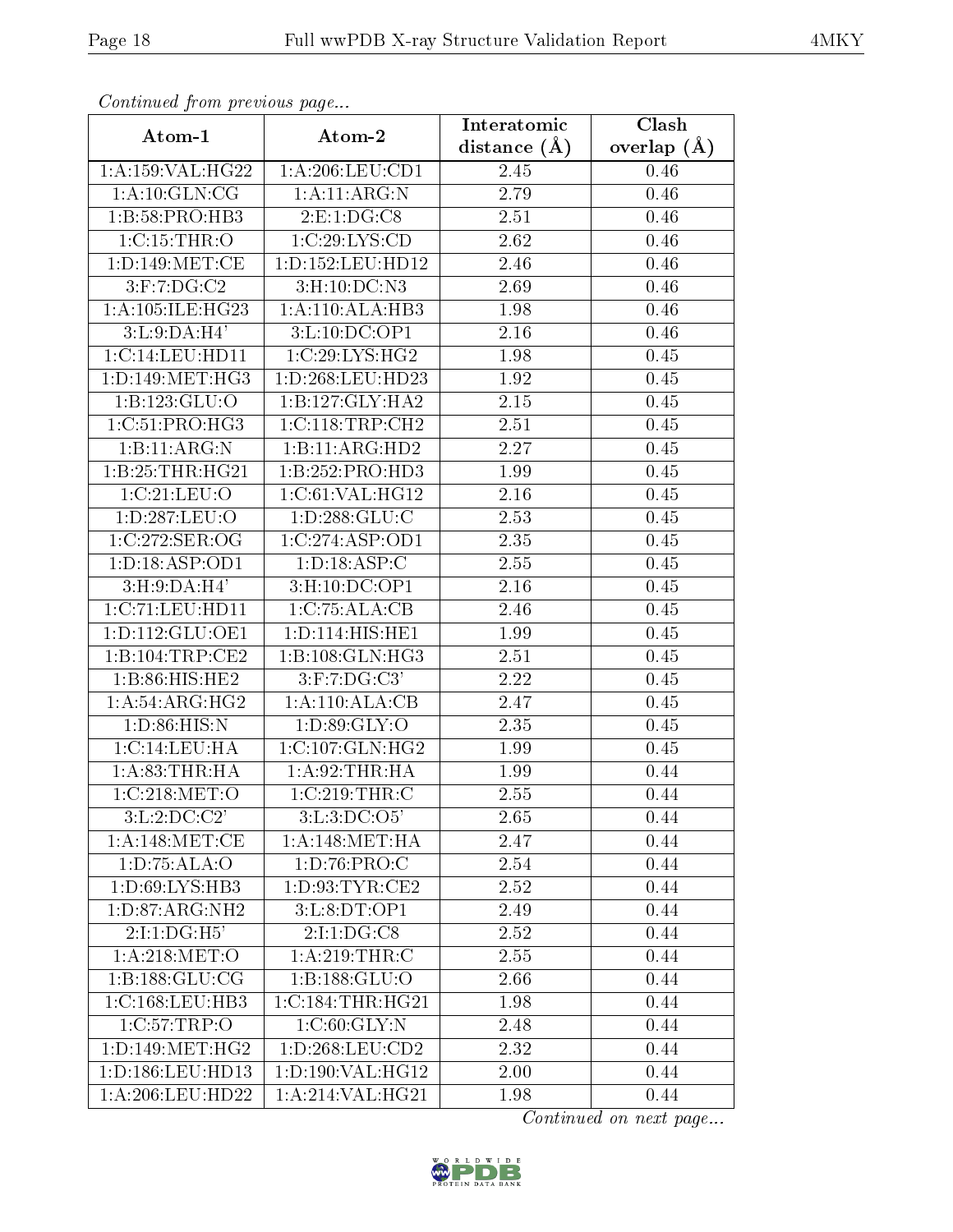| Commuca from previous page  |                     | Interatomic       | $\overline{\text{Clash}}$ |  |
|-----------------------------|---------------------|-------------------|---------------------------|--|
| Atom-1                      | Atom-2              | distance $(A)$    | overlap $(A)$             |  |
| 1:C:254:VAL:CG1             | 1:C:255:ALA:N       | 2.81              | 0.44                      |  |
| 1:B:86:HIS:HE2              | 3: F:8: DT:P        | $\overline{2.37}$ | 0.44                      |  |
| 1: D: 172: PRO:HG2          | 1: D: 258: ARG: O   | 2.18              | 0.44                      |  |
| 1:A:124:PRO:HG2             | 1: D:70: GLN: HG2   | 2.00              | 0.44                      |  |
| 1:B:83:THR:HG22             | 1:B:92:THR:CB       | 2.47              | 0.44                      |  |
| 1:C:142:ASP:OD2             | 1:C:223:ARG:NH2     | 2.35              | 0.44                      |  |
| 1:B:241:ILE:HGI2            | 1:B:247:ARG:HH21    | 1.82              | 0.44                      |  |
| 1:B:70:GLN:HE22             | 1: B:92: THR:HB     | 1.83              | 0.43                      |  |
| 1: D:86: HIS:O              | 1: D:87: ARG:C      | 2.55              | 0.43                      |  |
| 2: E: 2: DC: H2"            | 2: E: 3: DG: C8     | 2.53              | 0.43                      |  |
| 1: A:86: HIS:CD2            | 1: A:91:THR:OG1     | 2.66              | 0.43                      |  |
| 1:C:267:ALA:O               | 1:C:268:LEU:C       | 2.56              | 0.43                      |  |
| 1:C:112:GLU:OE2             | 1:C:247:ARG:NH1     | 2.51              | 0.43                      |  |
| 1: C:61: VAL:O              | 1:C:61:VAL:CG2      | 2.60              | 0.43                      |  |
| 1:D:11:ARG:HD2              | 1: D: 11: ARG: HA   | 1.53              | 0.43                      |  |
| 1:A:261:ALA:O               | 1:A:264:ASP:HB2     | 2.19              | 0.43                      |  |
| 1: D:29: LYS: HE2           | 1: D: 29: LYS: HB3  | 1.72              | 0.43                      |  |
| 1:B:86:HIS:CD2              | $3:$ F:7:DG: $O3'$  | 2.69              | 0.43                      |  |
| 1: A:35:TYR:CE1             | 1: A:273:TYR:HB2    | 2.54              | 0.43                      |  |
| $1:B:55:LYS:H\overline{D2}$ | 1: B:67:PHE:CE2     | 2.53              | 0.43                      |  |
| 1:B:96:ILE:HD11             | 1:B:102:LEU:CG      | 2.48              | 0.43                      |  |
| 1:C:261:ALA:O               | 1:C:264:ASP:HB2     | 2.18              | 0.43                      |  |
| 1:D:251:HIS:HB2             | 4:D:431:HOH:O       | 2.19              | 0.43                      |  |
| 1:C:14:LEU:HD11             | 1:C:29:LYS:CG       | 2.48              | 0.42                      |  |
| 1:C:177:SER:HB3             | 1:C:249:ARG:HE      | 1.84              | 0.42                      |  |
| 1:A:76:PRO:HA               | 1:A:77:PRO:HD3      | 1.94              | 0.42                      |  |
| 1:C:22:TYR:OH               | 1:C:247:ARG:O       | 2.22              | 0.42                      |  |
| 1: A:149: MET:HA            | 1: A:149:MET:HE2    | 2.02              | 0.42                      |  |
| 1:B:247:ARG:HA              | 1:B:247:ARG:HD3     | 1.76              | 0.42                      |  |
| 1:B:59:ASN:O                | 1:B:63:GLN:HB2      | 2.20              | 0.42                      |  |
| 1:C:55:LYS:HD3              | 1:C:57:TRP:CH2      | 2.55              | 0.42                      |  |
| 1:C:265:ASP:O               | 1:C:268:LEU:HB2     | 2.20              | 0.42                      |  |
| 1: A: 152: LEU: HD12        | 1: A: 152: LEU: HA  | 1.80              | 0.42                      |  |
| 1:B:188:GLU:HG2             | 1:B:188:GLU:O       | 2.20              | 0.41                      |  |
| 1:B:71:LEU:HB2              | 1:B:94:PRO:HD3      | 2.01              | 0.41                      |  |
| 1:C:72:ALA:C                | 1:C:74:SER:H        | 2.23              | 0.41                      |  |
| 1: C:59: ASN: HB2           | 1:C:63:GLN:HB2      | 2.02              | 0.41                      |  |
| 1: D: 123: GLU: HG2         | 1:D:130:ASN:HD22    | 1.84              | 0.41                      |  |
| 1: D: 149: MET: CA          | 1: D: 149: MET: HE2 | 2.50              | 0.41                      |  |
| 1:B:11:ARG:CD               | 1:B:11:ARG:N        | 2.83              | 0.41                      |  |
| 1: B: 56: ARG: O            | 1:B:58:PRO:HD3      | 2.20              | 0.41                      |  |

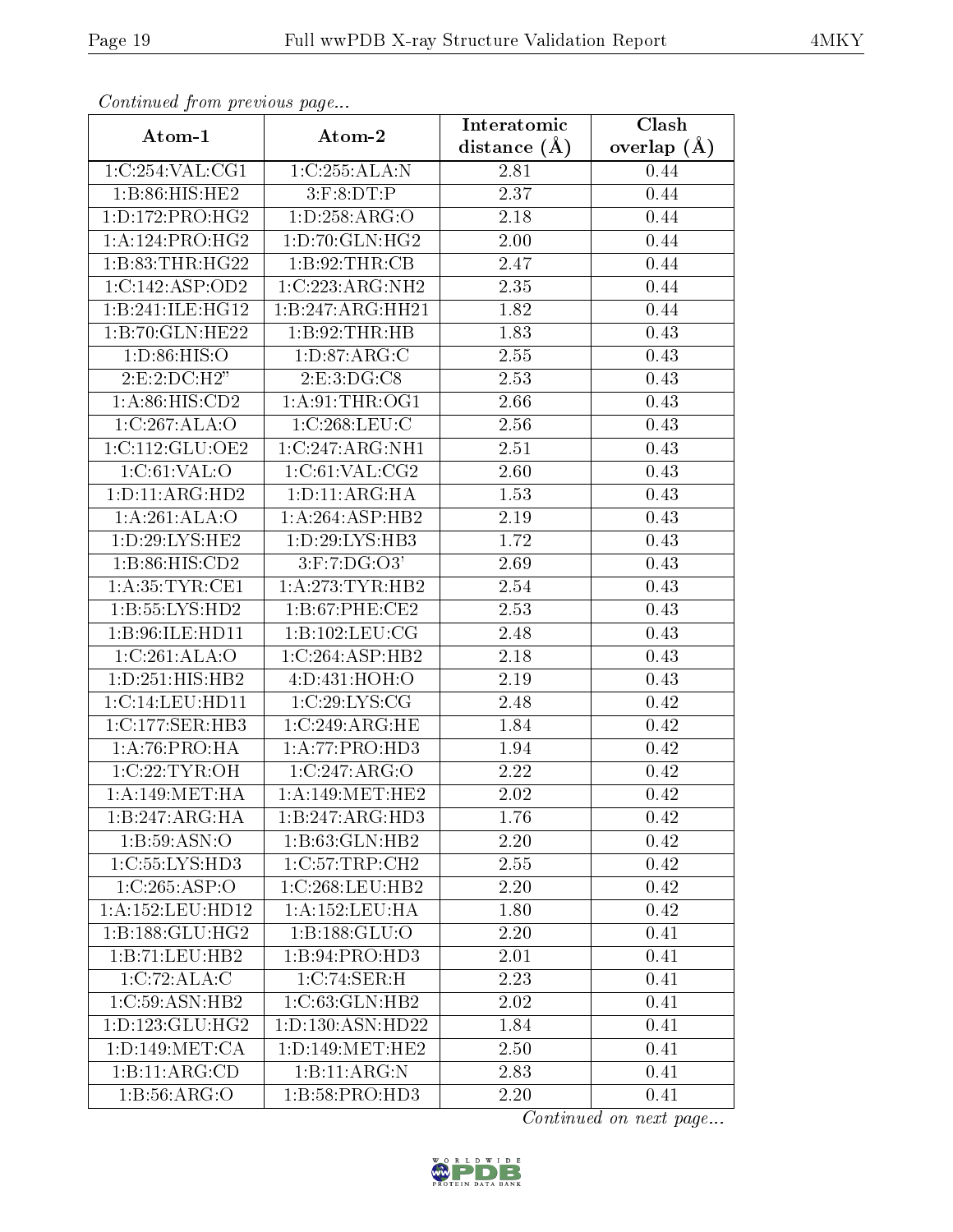| $\cdots$ $\cdots$ $\cdots$ $\cdots$ $\cdots$ |                      | Interatomic  | Clash         |  |
|----------------------------------------------|----------------------|--------------|---------------|--|
| Atom-1                                       | Atom-2               | distance (Å) | overlap $(A)$ |  |
| 1: A:57:TRP:CH2                              | 1:A:248:GLY:HA3      | 2.55         | 0.41          |  |
| 1:B:10:GLN:N                                 | 1:B:78:TRP:CD1       | 2.88         | 0.41          |  |
| 1:B:14:LEU:O                                 | 1:B:14:LEU:HD23      | 2.20         | 0.41          |  |
| 1:B:18:ASP:HA                                | 1:B:28:THR:HB        | 2.02         | 0.41          |  |
| 1:C:244:TYR:CZ                               | 1:C:257:PRO:HG2      | 2.55         | 0.41          |  |
| 1:D:47:ILE:O                                 | 1:D:48:ALA:C         | 2.59         | 0.41          |  |
| 1: A:148: MET:HA                             | 1: A:148:MET:HE3     | 2.03         | 0.41          |  |
| 1:B:223:ARG:O                                | 1:B:224:ALA:C        | $2.59\,$     | 0.41          |  |
| 1:C:72:ALA:C                                 | 1:C:74:SER:N         | 2.74         | 0.41          |  |
| 1:D:159:VAL:HG12                             | 1: D: 163: LEU: HD12 | 2.03         | 0.41          |  |
| 1: A:20: VAL:O                               | 1:A:21:LEU:HD23      | 2.19         | 0.41          |  |
| 1: A:282:ARG:NH1                             | 4:A:440:HOH:O        | 2.53         | 0.41          |  |
| 1: B:218: MET:O                              | 1:B:219:THR:C        | 2.58         | 0.41          |  |
| 1: D: 108: GLN: O                            | 1: D: 109: ALA: HB3  | $2.20\,$     | 0.41          |  |
| 1: D: 188: GLU: HG3                          | 1:D:189:PRO:HD2      | 2.03         | 0.41          |  |
| 1: A: 169: VAL: CG1                          | 1: A:170:THR:N       | 2.84         | 0.41          |  |
| 1:A:25:THR:CG2                               | 1:A:251:HIS:HD2      | 2.34         | 0.41          |  |
| 1:B:112:GLU:HG2                              | 1:B:247:ARG:HA       | 2.03         | 0.41          |  |
| 3: L: 1: DG: C5'                             | 3: L: 1: DG: C8      | 3.04         | 0.41          |  |
| 1:B:264:ASP:O                                | 1:B:266:PRO:HD3      | 2.21         | 0.41          |  |
| 1:C:192:SER:O                                | 1:C:196:THR:OG1      | 2.29         | 0.41          |  |
| 1:C:16:ASN:HB2                               | 1:C:29:LYS:NZ        | 2.36         | 0.41          |  |
| 1: D: 119: ARG: NH2                          | 1: D:291: ASP:OD1    | 2.54         | 0.41          |  |
| 1:C:177:SER:CB                               | 1:C:249:ARG:HE       | 2.34         | 0.40          |  |
| 1:D:143:PRO:HB2                              | 1: D: 147: VAL: HB   | 2.02         | 0.40          |  |
| 1:C:83:THR:HG22                              | 1:C:92:THR:CB        | 2.49         | 0.40          |  |
| 1:D:272:SER:OG                               | 1: D: 274: ASP: OD1  | 2.33         | 0.40          |  |
| 3:L:9:DA:C2'                                 | 3: L: 10: DC: O5'    | 2.66         | 0.40          |  |
| $3:$ F:9:DA:O3'                              | $4:$ F:106:HOH:O     | 2.22         | 0.40          |  |
| 1:A:282:ARG:HB3                              | 1:A:283:ASP:OD1      | 2.21         | 0.40          |  |
| 1: D: 156: ALA: HB2                          | 1:D:180:LEU:HD23     | 2.03         | 0.40          |  |
| 1: D: 53: THR: HB                            | 1: D: 114: HIS: HB2  | 2.03         | 0.40          |  |
| 1: D: 166: ILE: HA                           | 1:D:166:ILE:HD13     | 1.85         | 0.40          |  |

All (2) symmetry-related close contacts are listed below. The label for Atom-2 includes the symmetry operator and encoded unit-cell translations to be applied.

| Atom-1            | Atom-2               | Interatomic<br>distance $(A)$ | Clash<br>overlap (A |  |
|-------------------|----------------------|-------------------------------|---------------------|--|
| 1:C:87:ARG:O      | 4:A:423:HOH:O[1 565] | 1.94                          | 0.26                |  |
| $3:$ F:2:DC: $O2$ | 3:J:1:DG:N2[2        | 2.19                          | O.OI                |  |

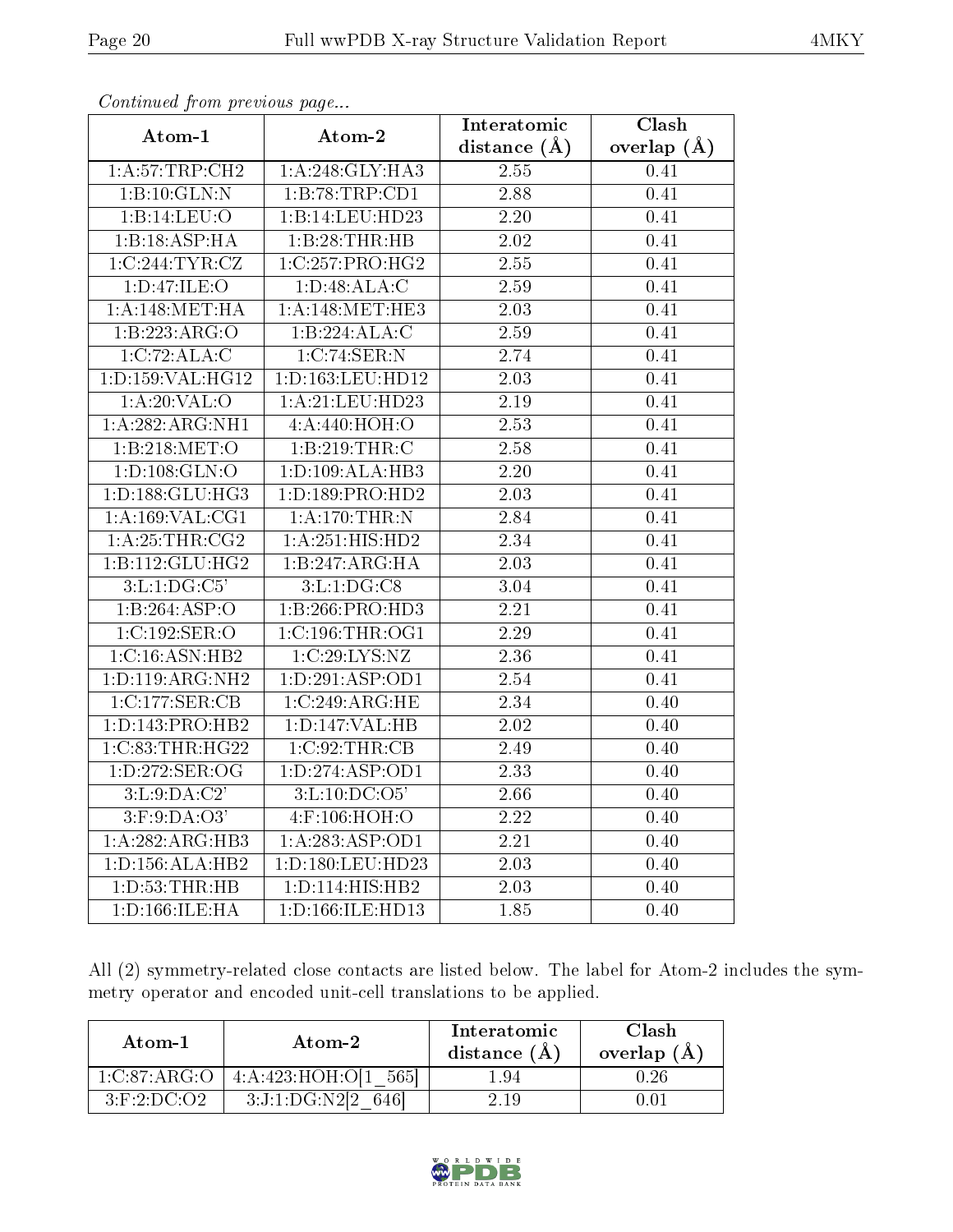### 5.3 Torsion angles (i)

#### 5.3.1 Protein backbone  $(i)$

In the following table, the Percentiles column shows the percent Ramachandran outliers of the chain as a percentile score with respect to all X-ray entries followed by that with respect to entries of similar resolution.

The Analysed column shows the number of residues for which the backbone conformation was analysed, and the total number of residues.

| Mol | Chain   | Analysed          | Favoured     | Allowed   | Outliers |    | Percentiles |
|-----|---------|-------------------|--------------|-----------|----------|----|-------------|
|     | A       | $282/303(93\%)$   | $265(94\%)$  | 15(5%)    | $2(1\%)$ | 22 | 32          |
|     | B       | $281/303(93\%)$   | 262 $(93%)$  | 16 $(6%)$ | $3(1\%)$ | 14 | 20          |
|     | $\rm C$ | $282/303(93\%)$   | 264 $(94\%)$ | 16 $(6%)$ | $2(1\%)$ | 22 | 32          |
|     | D       | $282/303(93\%)$   | 260 $(92\%)$ | 20(7%)    | $2(1\%)$ | 22 | 32          |
| All | All     | $1127/1212(93\%)$ | 1051(93%)    | 67 $(6%)$ | $9(1\%)$ | 19 | 29          |

All (9) Ramachandran outliers are listed below:

| Mol          | Chain | Res | Type       |
|--------------|-------|-----|------------|
| 1            | В     | 18  | <b>ASP</b> |
| 1            | С     | 18  | <b>ASP</b> |
| 1            | С     | 87  | ARG        |
| $\mathbf{1}$ | D     | 87  | $\rm{ARG}$ |
| 1            | D     | 150 | ALA        |
| 1            | В     | 87  | $\rm{ARG}$ |
| 1            | A     | 87  | $\rm{ARG}$ |
| 1            | A     | 124 | PRO        |
|              |       | 124 | PRO        |

#### 5.3.2 Protein sidechains  $(i)$

In the following table, the Percentiles column shows the percent sidechain outliers of the chain as a percentile score with respect to all X-ray entries followed by that with respect to entries of similar resolution.

The Analysed column shows the number of residues for which the sidechain conformation was analysed, and the total number of residues.

| Mol | ⊢Chain | Analysed        |              |           | Rotameric   Outliers   Percentiles |  |
|-----|--------|-----------------|--------------|-----------|------------------------------------|--|
|     |        | $228/242(94\%)$ | $-215(94\%)$ | $13(6\%)$ | 33<br>20 <sup>1</sup>              |  |
|     |        | $227/242(94\%)$ | 214 $(94\%)$ | $13(6\%)$ | <b>20</b> l<br>33                  |  |

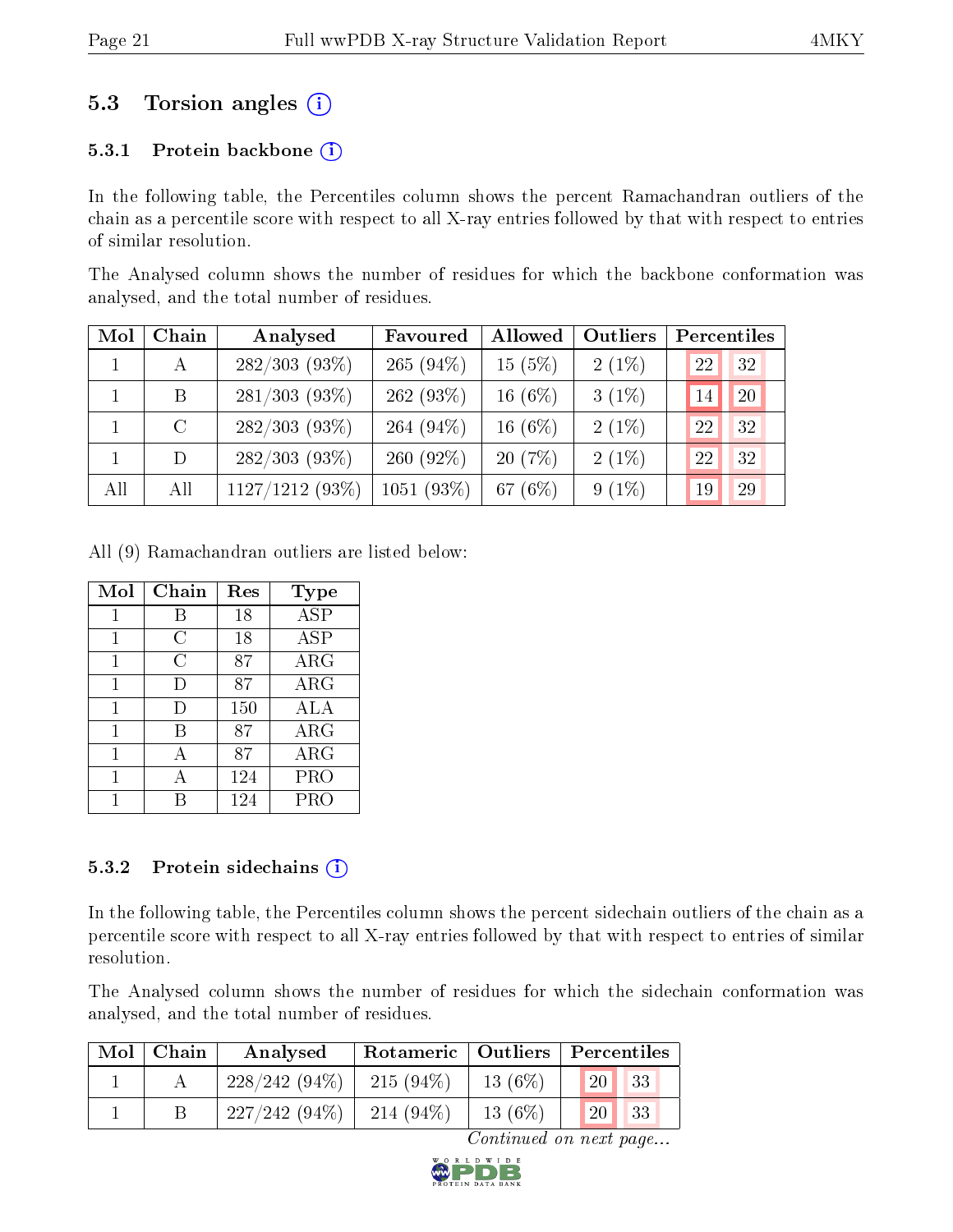| Mol | Chain | Analysed         |             | Rotameric   Outliers |      | Percentiles |  |
|-----|-------|------------------|-------------|----------------------|------|-------------|--|
|     | C.    | $228/242(94\%)$  | $218(96\%)$ | $10(4\%)$            | 28   | 45          |  |
|     | D     | $228/242(94\%)$  | $216(95\%)$ | $12(5\%)$            | 122. | 37          |  |
| All | All   | $911/968$ (94\%) | 863 (95%)   | 48 (5%)              | 22   | 37          |  |

Continued from previous page.

All (48) residues with a non-rotameric sidechain are listed below:

| Mol            | Chain                               | Res              | Type                    |
|----------------|-------------------------------------|------------------|-------------------------|
| $\mathbf 1$    | $\overline{\rm A}$                  | 15               | <b>THR</b>              |
| $\overline{1}$ | $\overline{\rm A}$                  | $\overline{18}$  | $\overline{\text{ASP}}$ |
| $\overline{1}$ | $\overline{\rm A}$                  | $\overline{54}$  | $\overline{\rm{ARG}}$   |
| $\overline{1}$ | $\overline{\rm A}$                  | $\overline{61}$  | $\overline{\text{VAL}}$ |
| $\overline{1}$ | $\overline{\rm A}$                  | $\overline{90}$  | <b>THR</b>              |
| $\mathbf 1$    | $\overline{\rm A}$                  | $\overline{92}$  | THR                     |
| $\overline{1}$ | $\overline{A}$                      | 128              | $\overline{\text{GLU}}$ |
| $\mathbf{1}$   | $\overline{\rm A}$                  | 190              | <b>VAL</b>              |
| $\overline{1}$ | $\overline{A}$                      | $\overline{206}$ | LEU                     |
| $\overline{1}$ | $\overline{A}$                      | $\overline{223}$ | $\overline{\text{ARG}}$ |
| $\mathbf 1$    | $\overline{\rm A}$                  | 239              | THR                     |
| $\overline{1}$ | $\overline{A}$                      | 247              | $\overline{\rm ARG}$    |
| $\mathbf 1$    | $\overline{\rm A}$                  | 249              | $\overline{\rm ARG}$    |
| $\overline{1}$ | $\overline{\mathbf{B}}$             | $\overline{11}$  | $\overline{\rm{ARG}}$   |
| $\mathbf 1$    | $\overline{\mathrm{B}}$             | $\overline{13}$  | <b>THR</b>              |
| $\mathbf{1}$   | $\overline{\mathrm{B}}$             | $\overline{21}$  | LEU                     |
| $\overline{1}$ | $\overline{\mathrm{B}}$             | $\overline{54}$  | $\overline{\rm{ARG}}$   |
| $\mathbf 1$    | $\overline{\mathrm{B}}$             | $\overline{73}$  | LEU                     |
| $\overline{1}$ | $\overline{\mathrm{B}}$             | $\overline{87}$  | $\overline{\text{ARG}}$ |
| $\mathbf{1}$   | $\overline{\mathrm{B}}$             | $\overline{88}$  | $\overline{\text{SER}}$ |
| $\overline{1}$ | $\overline{\mathrm{B}}$             | $\overline{96}$  | <b>ILE</b>              |
| $\mathbf 1$    | $\overline{\mathrm{B}}$             | $\overline{218}$ | $\overline{\text{MET}}$ |
| $\mathbf 1$    | $\boldsymbol{B}$                    | $\overline{223}$ | $\rm{ARG}$              |
| $\overline{1}$ | $\overline{\mathrm{B}}$             | 239              | THR                     |
| $\overline{1}$ | $\overline{\text{B}}$               | $\overline{241}$ | ILE                     |
| $\overline{1}$ | $\overline{\mathrm{B}}$             | $\overline{283}$ | $\overline{\text{ASP}}$ |
| $\mathbf 1$    | $\overline{C}$                      | $\overline{19}$  | $\overline{\text{LYS}}$ |
| $\mathbf 1$    | $\overline{C}$                      | $\overline{34}$  | $\overline{\rm ASP}$    |
| $\mathbf 1$    | $\overline{\text{C}}$               | 54               | $\overline{\rm ARG}$    |
| $\mathbf 1$    | $\overline{\overline{\rm C}}$       | $\overline{61}$  | $\overline{\text{VAL}}$ |
| $\mathbf 1$    | $\overline{\rm C}$                  | $\overline{73}$  | LEU                     |
| $\mathbf 1$    | $\overline{C}$                      | 107              | $\overline{\text{GLN}}$ |
| $\overline{1}$ | $\frac{\overline{C}}{\overline{C}}$ | $\overline{145}$ | $\overline{\text{GLU}}$ |
| $\overline{1}$ |                                     | $\overline{162}$ | $\overline{\text{LEU}}$ |

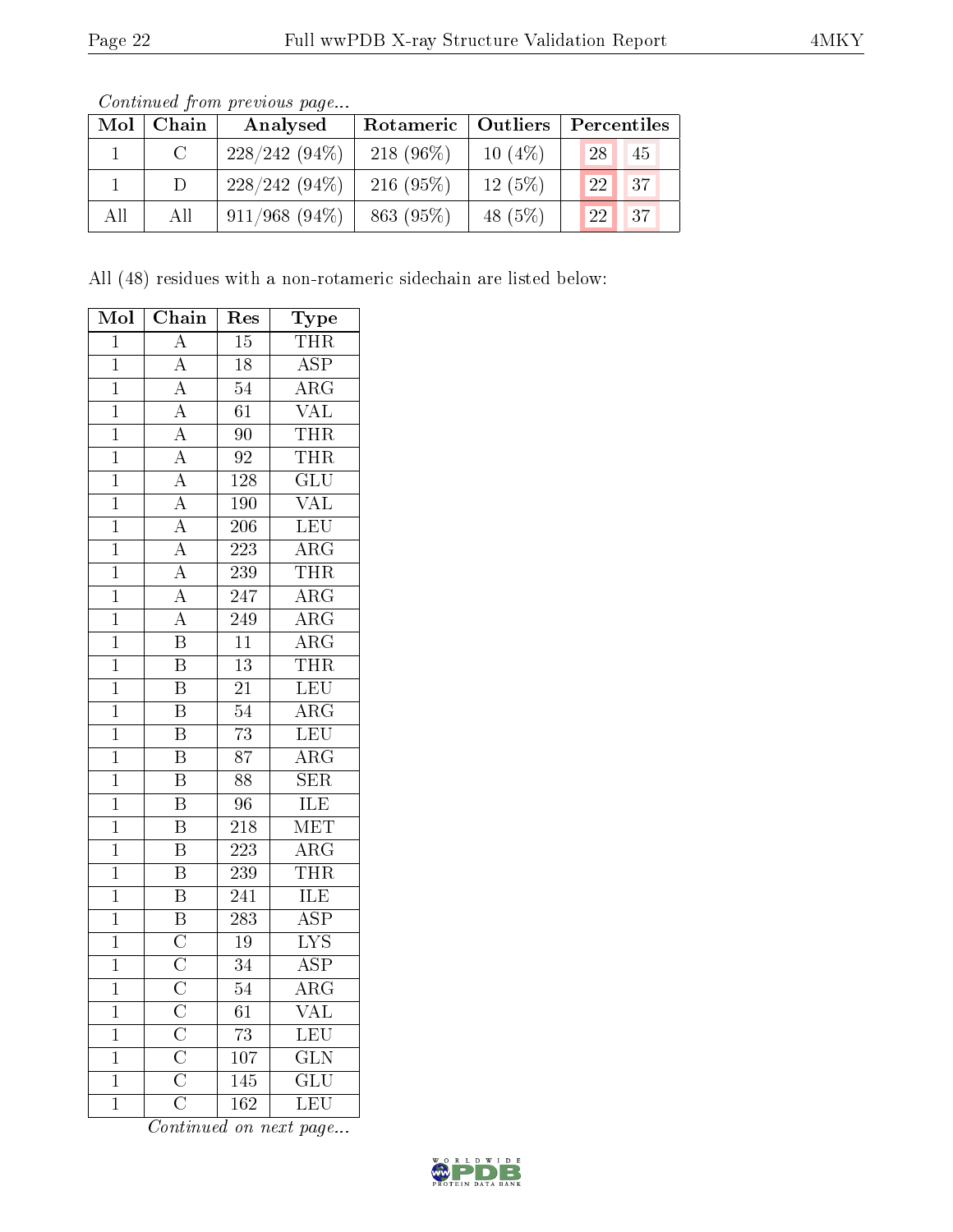| Mol            | Chain          | Res | Type                       |
|----------------|----------------|-----|----------------------------|
| $\overline{1}$ | $\mathcal{C}$  | 178 | <b>LYS</b>                 |
| $\mathbf{1}$   | $\overline{C}$ | 278 | <b>THR</b>                 |
| $\mathbf{1}$   | D              | 11  | $\overline{\rm{A}}\rm{RG}$ |
| $\mathbf{1}$   | D              | 18  | <b>ASP</b>                 |
| $\mathbf{1}$   | D              | 54  | $\rm{ARG}$                 |
| 1              | D              | 69  | <b>LYS</b>                 |
| $\mathbf{1}$   | D              | 87  | ARG                        |
| 1              | D              | 145 | GLU                        |
| $\mathbf{1}$   | D              | 148 | MET                        |
| $\mathbf{1}$   | D              | 149 | MET                        |
| $\mathbf 1$    | D              | 151 | <b>GLN</b>                 |
| $\mathbf{1}$   | D              | 192 | <b>SER</b>                 |
| $\mathbf{1}$   | D              | 220 | <b>LYS</b>                 |
| 1              | D              | 239 | THR                        |

Some sidechains can be flipped to improve hydrogen bonding and reduce clashes. All (13) such sidechains are listed below:

| Mol          | Chain          | Res | Type       |
|--------------|----------------|-----|------------|
| $\mathbf{1}$ | A              | 16  | <b>ASN</b> |
| 1            | А              | 130 | <b>ASN</b> |
| 1            | A              | 251 | HIS        |
| 1            | B              | 16  | <b>ASN</b> |
| 1            | B              | 181 | HIS        |
| 1            | B              | 251 | HIS        |
| 1            | $\overline{C}$ | 16  | <b>ASN</b> |
| 1            | C              | 114 | HIS        |
| $\mathbf{1}$ | D              | 59  | <b>ASN</b> |
| 1            | D              | 114 | HIS        |
| 1            | D)             | 130 | <b>ASN</b> |
| 1            | D              | 208 | <b>GLN</b> |
|              |                | 251 | НIS        |

#### 5.3.3 RNA [O](https://www.wwpdb.org/validation/2017/XrayValidationReportHelp#rna)i

There are no RNA molecules in this entry.

#### 5.4 Non-standard residues in protein, DNA, RNA chains (i)

There are no non-standard protein/DNA/RNA residues in this entry.

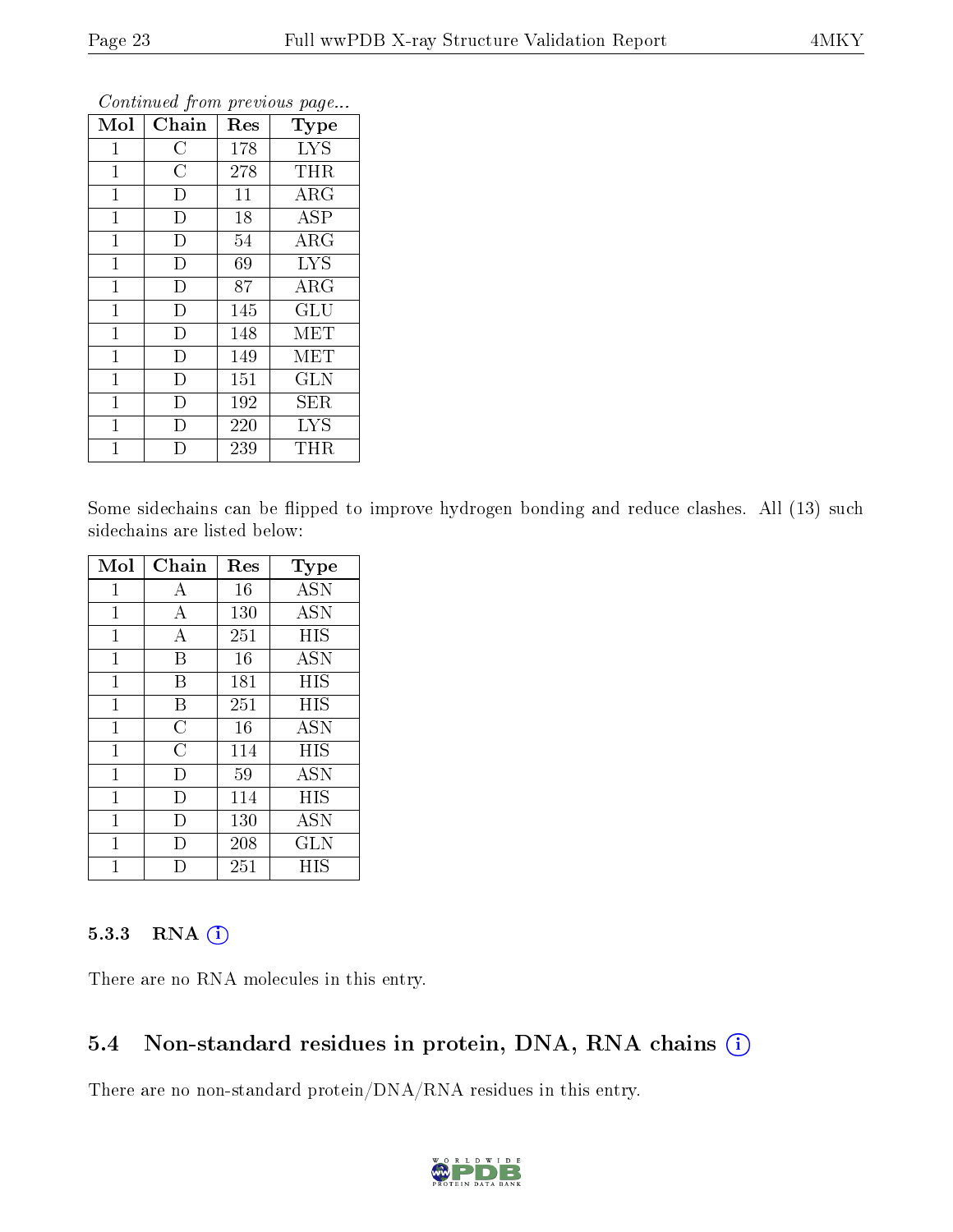#### 5.5 Carbohydrates  $(i)$

There are no carbohydrates in this entry.

### 5.6 Ligand geometry  $(i)$

There are no ligands in this entry.

### 5.7 [O](https://www.wwpdb.org/validation/2017/XrayValidationReportHelp#nonstandard_residues_and_ligands)ther polymers  $(i)$

There are no such residues in this entry.

#### 5.8 Polymer linkage issues  $(i)$

There are no chain breaks in this entry.

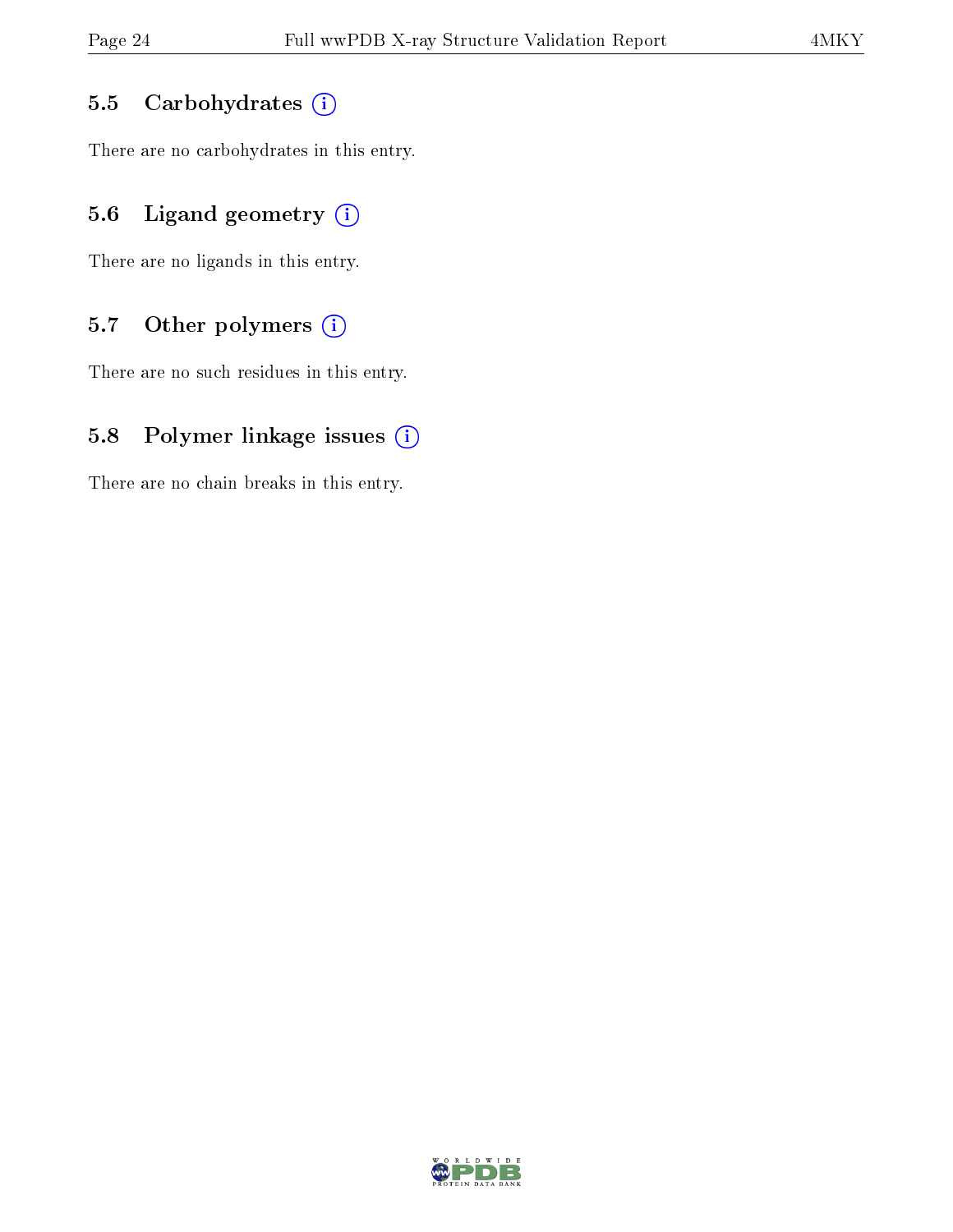# 6 Fit of model and data  $(i)$

### 6.1 Protein, DNA and RNA chains  $(i)$

In the following table, the column labelled  $#RSRZ> 2'$  contains the number (and percentage) of RSRZ outliers, followed by percent RSRZ outliers for the chain as percentile scores relative to all X-ray entries and entries of similar resolution. The OWAB column contains the minimum, median,  $95<sup>th</sup>$  percentile and maximum values of the occupancy-weighted average B-factor per residue. The column labelled ' $Q< 0.9$ ' lists the number of (and percentage) of residues with an average occupancy less than 0.9.

| Mol            | Chain         | Analysed          | $<$ RSRZ $>$ |                 |                     | $\#\text{RSRZ}\text{>2}$   |    | $\overline{\text{OWAB}}(\AA^2)$ | Q< 0.9           |
|----------------|---------------|-------------------|--------------|-----------------|---------------------|----------------------------|----|---------------------------------|------------------|
| $\mathbf 1$    | $\bf{A}$      | $284/303(93\%)$   | $-0.23$      |                 | $1(0\%)$ 92         | $\vert\,\vert\, 91\,\vert$ |    | 23, 39, 61, 79                  | $\left( \right)$ |
| $\mathbf{1}$   | B             | $283/303$ (93%)   | 0.13         | $10(3\%)$       |                     | 44                         | 43 | 30, 50, 81, 95                  | $\Omega$         |
| $\mathbf 1$    | $\mathcal{C}$ | $284/303(93\%)$   | 0.02         | 6 $(2\%)$       |                     | 63                         | 61 | 27, 45, 77, 90                  | $\theta$         |
| $\mathbf{1}$   | D             | $284/303(93\%)$   | $-0.31$      |                 | $2(0\%)$ 87         | 86                         |    | 21, 32, 45, 60                  | $\theta$         |
| $\overline{2}$ | E             | $3/5(60\%)$       | $-0.55$      |                 | $0$   100           | 100                        |    | 61, 61, 64, 65                  | $\theta$         |
| $\overline{2}$ | $\mathcal G$  | $3/5(60\%)$       | $-0.98$      |                 | $0$   100           | 100                        |    | 48, 48, 50, 53                  | $\theta$         |
| $\overline{2}$ | I             | $3/5(60\%)$       | $-0.46$      | $\vert 0 \vert$ | $\vert$ 100 $\vert$ | $\vert$ 100                |    | 65, 65, 65, 66                  | $\overline{0}$   |
| 2              | $\rm K$       | $3/5(60\%)$       | $-0.23$      |                 | $0$ 100             | 100                        |    | 41, 41, 44, 51                  | $\theta$         |
| $\mathcal{E}$  | F             | $10/10$ $(100\%)$ | $-0.30$      |                 | $0$ 100             | <b>100</b>                 |    | 63, 73, 76, 83                  | $\Omega$         |
| 3              | H             | $10/10$ $(100\%)$ | $-0.51$      | $\vert 0 \vert$ | $\vert$ 100 $\vert$ | <b>100</b>                 |    | 49, 57, 81, 81                  | $\theta$         |
| 3              | J.            | $10/10$ $(100\%)$ | $-0.35$      |                 | $0$   100           | $\vert$ 100                |    | 61, 69, 77, 78                  | $\theta$         |
| $\mathcal{E}$  | $\mathbf{L}$  | $10/10$ $(100\%)$ | $-0.10$      |                 | $0$ 100             | $\vert$ 100 $\vert$        |    | 43, 54, 78, 80                  | $\Omega$         |
| All            | All           | $1187/1272(93\%)$ | $-0.11$      | $19(1\%)$       |                     | 72                         | 70 | 21, 41, 76, 95                  | $\theta$         |

All (19) RSRZ outliers are listed below:

| Mol         | Chain | Res | Type       | <b>RSRZ</b> |
|-------------|-------|-----|------------|-------------|
| 1           | C     | 126 | SER        | 4.4         |
| 1           | В     | 26  | GLY        | 4.4         |
| 1           | C     | 125 | <b>GLY</b> | 4.1         |
| 1           | B     | 124 | PRO        | 3.6         |
| 1           | C     | 122 | ALA        | 3.6         |
| 1           | В     | 187 | ASP        | 3.5         |
| $\mathbf 1$ | B     | 127 | GLY        | 3.4         |
| 1           | В     | 125 | GLY        | 3.2         |
| 1           | В     | 126 | SER.       | 3.2         |
| 1           | R     | 122 | ALA        | 2.5         |
| 1           |       | 293 | ASP        | 2.5         |